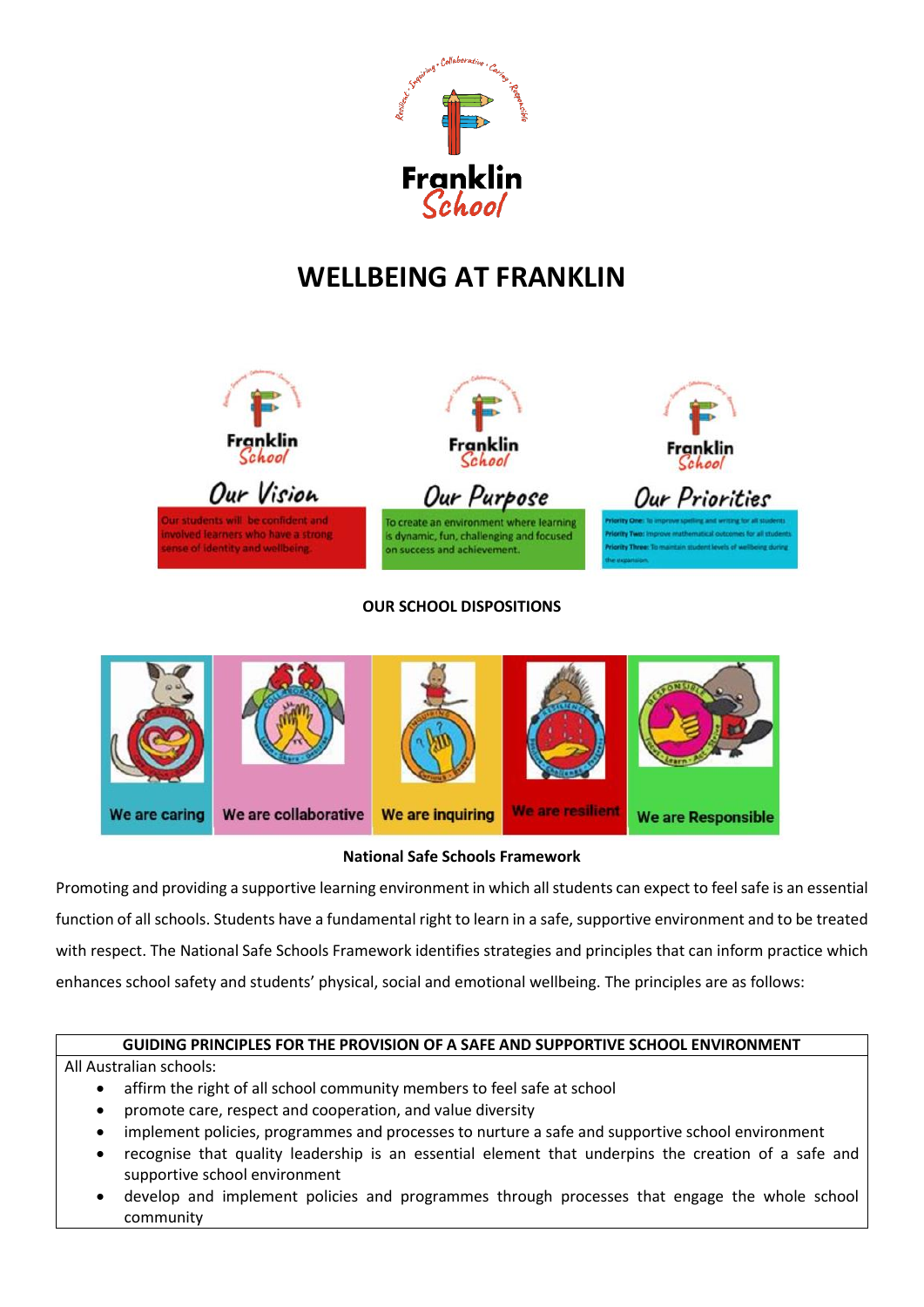- ensure that roles and responsibilities of all members of the school community in promoting a safe and supportive environment are explicit, clearly understood and disseminated
- recognise the critical importance of pre-service and ongoing professional development in creating a safe and supportive school environment
- have a responsibility to provide opportunities for students to learn through the formal curriculum the knowledge, skills and dispositions needed for positive relationships
- focus on policies that are proactive and oriented towards prevention and intervention
- regularly monitor and evaluate their policies and programmes so that evidence-based practice supports decisions and improvements
- take action to protect children from all forms of abuse and neglect

The Franklin School Wellbeing procedures were created to meet the principles of the National Safe Schools Framework as well as sit alongside the ACT Education Directorate Safe and Supportive Schools Policy. The Safe and Supportive Schools Policy outlines that:

*Canberra public schools are committed to providing positive and engaging environments where young people feel connected and respected, achieve success and are fully engaged in education. Student wellbeing impacts on student learning and is fundamental to a student's successful engagement with education.*

The Future of Education Strategy outlines the plan for education in the ACT for the next decade. It is based around four principles for implementation: equity, access, inclusion and agency. These principles are the corner stone of the well-being procedures at Franklin School, where students and their needs are placed at the centre of all plans and decisions.

#### **RIGHTS AND RESPONSIBILITES**

The inaugural Franklin School Parliament worked with all members of the school community to establish the rights and responsibilities of our stakeholders. These are as follows:

| $RIGHTS - a right is something a person is entitled to.$                                                          |                                 |                                 |  |  |  |  |  |
|-------------------------------------------------------------------------------------------------------------------|---------------------------------|---------------------------------|--|--|--|--|--|
| Students have a right to:                                                                                         | Staff have a right to:          | Families and our community have |  |  |  |  |  |
|                                                                                                                   |                                 | a right to:                     |  |  |  |  |  |
|                                                                                                                   |                                 |                                 |  |  |  |  |  |
| RESPONSIBILITIES- a responsibility is something for which one is responsible - legally or morally obliged to take |                                 |                                 |  |  |  |  |  |
| care of someone or something or to carry out a duty                                                               |                                 |                                 |  |  |  |  |  |
| Students have a responsibility to:                                                                                | Staff have a responsibility to: | Families and community have a   |  |  |  |  |  |
| responsibility to:                                                                                                |                                 |                                 |  |  |  |  |  |
|                                                                                                                   |                                 |                                 |  |  |  |  |  |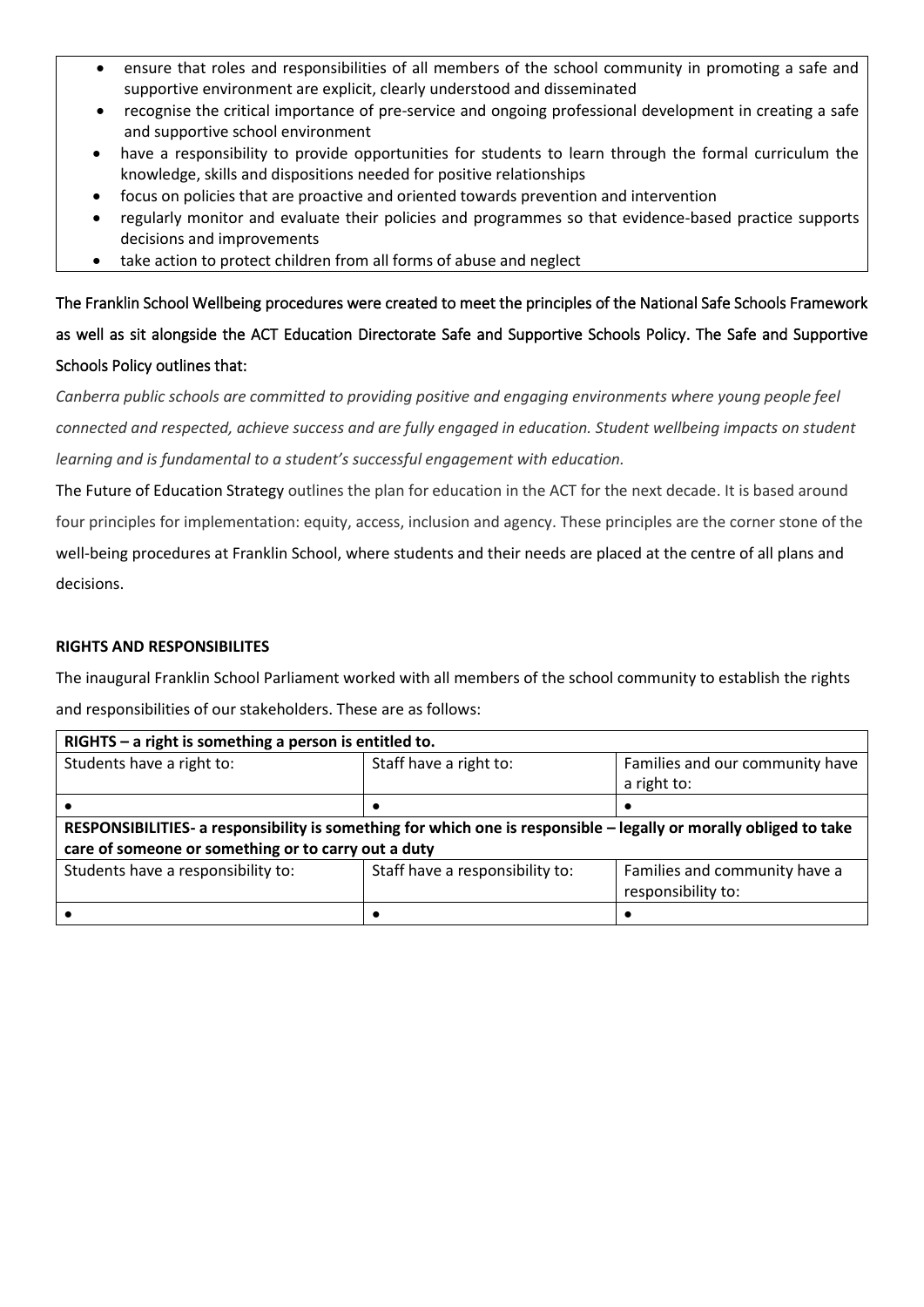# **FRANKLIN SCHOOL**

# **WELL BEING SUPPORT PROCEDURES**

Well-developed social /emotional skills in students cannot be assumed and must, therefore, be explicitly taught in order to equip students to contribute effectively in creating an ongoing positive learning environment. Everyone associated with the school must work towards creating and maintaining quality teaching practices, quality curriculum and quality relationships. This can be done through the use of positive, universal, selected and targeted proactive strategies that assist build a positive learning environment.

### **Targeted Strategies**

- Are used to support a select group of students to participate positively at school and achieve academic success
- Should capture few students in the school population (who require this level of additional support)
- Are implemented after careful thought and planning by an identified team of adults
- Identification of behavioural and academic goals at this level, together with highly structured strategies, encourage positive behavioural changes over time.

#### **Selected Strategies**

- Build on the foundations provided by universal strategies to respond to an identified need in a particular group of the student population
- Focus on developing the academic, social and emotional skills of an individual through participation in structured group learning.
- Careful consideration is given to identifying the students and the additional skills needed by the group.
- Some students will benefit from a combination of universal and selected strategies to learn positive behaviours in a school setting.

#### **Universal Strategies**

- Are used across the school to support a positive learning environment for all students and teachers. These strategies underpin the success of the core business of all staff working in school.
- Universal strategies are presented in two categories: **Universal school strategies**, and **Universal classroom strategies.**
- Aim to improve school culture. A school's culture is derived from the social and emotional interactions that occur between each member of a school, and the underlying culture that exists in the country and locale in which the school is positioned
- Each moment of the day should contribute positively to building character, developing social and emotional intelligence and providing a nurturing environment that supports students' academic, social and emotional growth.
- A positive school culture connects students to their school and builds a sense of pride in their school and themselves.
- Universal classroom strategies are best practice for every classroom in ACT Public Schools.
- For most students, universal strategies provide the structures and support needed to develop appropriate behaviours and succeed at school.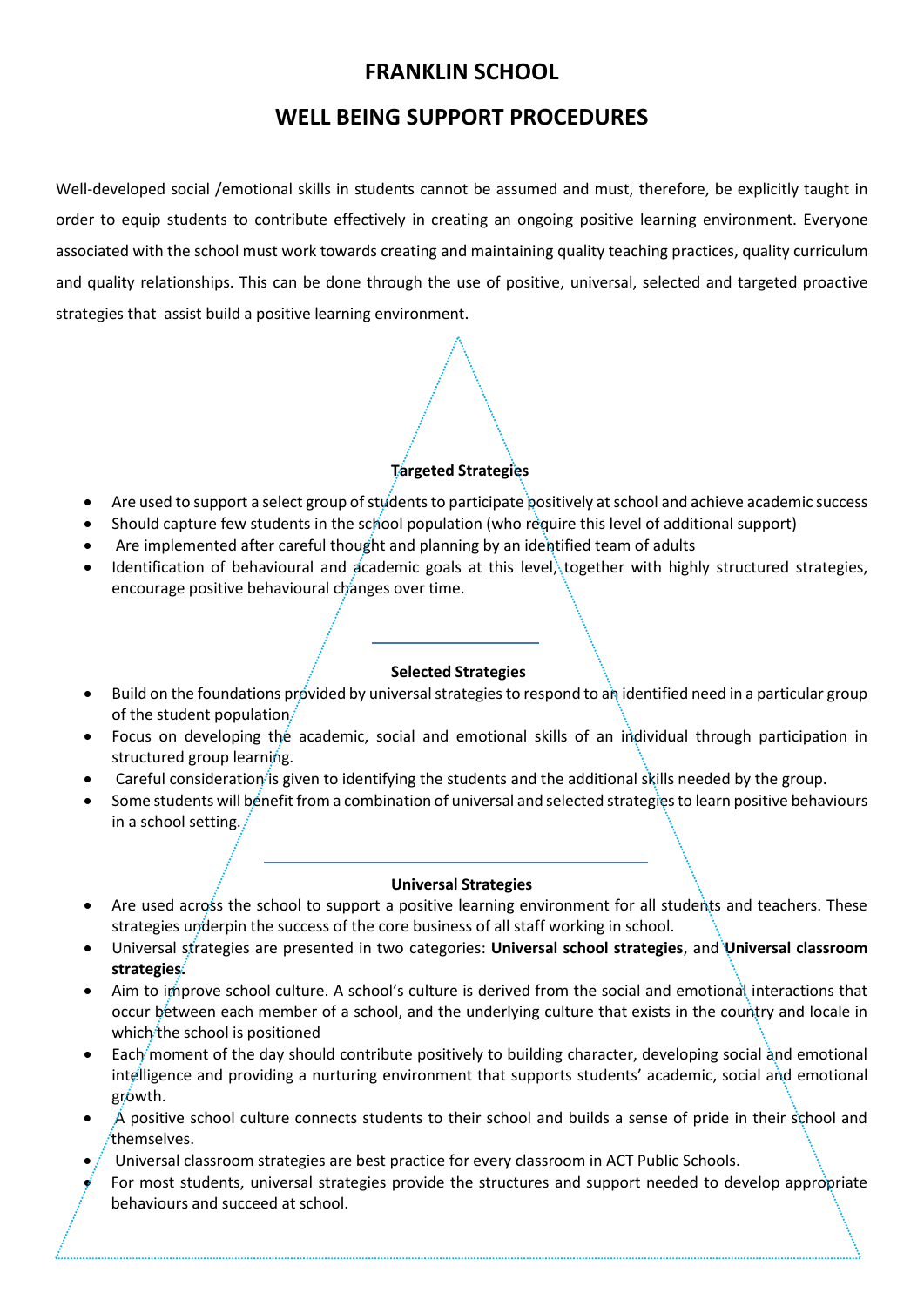# **Franklin School Response to Intervention**

#### **Intensive and Targeted/Individual Strategies:**

NCCD – level of adjustment (Substantial/Extensive) ILPs NSET consents and referrals Allied health professionals School Psychologist

ISP Small group program Medical plans/support and plans PBSPs Suspensions/Re-entries OVRAs

#### **Selected Strategies:**

NCCD – Level of adjustment (Supplementary) Additional support – MiniLit Differentiated reading and numeracy groups Targeted teaching EALD LSA support Student support meetings Targeted circle times Playground support/passports Parent contact Wellbeing support (club, teacher) Targeted professional learning

#### **Universal Strategies:**

NCCD – Level of adjustment (QDTP) Quality differentiated curriculum, instruction, and assessment Quality instruction (best practices) Explicit instruction Gradual release of responsibility lesson structure (modelled, guided, independent) Goal setting Flexible pacing and grouping Formative & summative assessment Learner Dispositions Circle time Positive Behaviours for Learning (PBL) Social emotional programs (Everyone, Every day, Friendly Schools Plus, Be You) Zones of Regulation Lunch time clubs Buddy classes Student, school and home partnerships Interviews and reports Mentoring and coaching opportunities Team Teach professional learning

# **Tier 3 Intensive and Targeted Level of Support**

Provided to students to assist them in participating positively at school and achieve academic success. Based on comprehensive evaluation and provided to students with intensive needs. These are interventions required for 1%-10%

of the student population.

### **Tier 2 Selected Level of Support**

Provided to students identified through data as requiring specific targeted support to make commensurate growth. They are the modifications made to provide access and opportunity to students with additional needs. These are interventions required for 10% – 30% of the student population.

#### **Tier 1**

#### **Universal Level of Support**

Provided to ALL students; research based, high quality education using ongoing monitoring, and assessments to direct and design instruction. These are the interventions required for 70% - 80% of the general student population.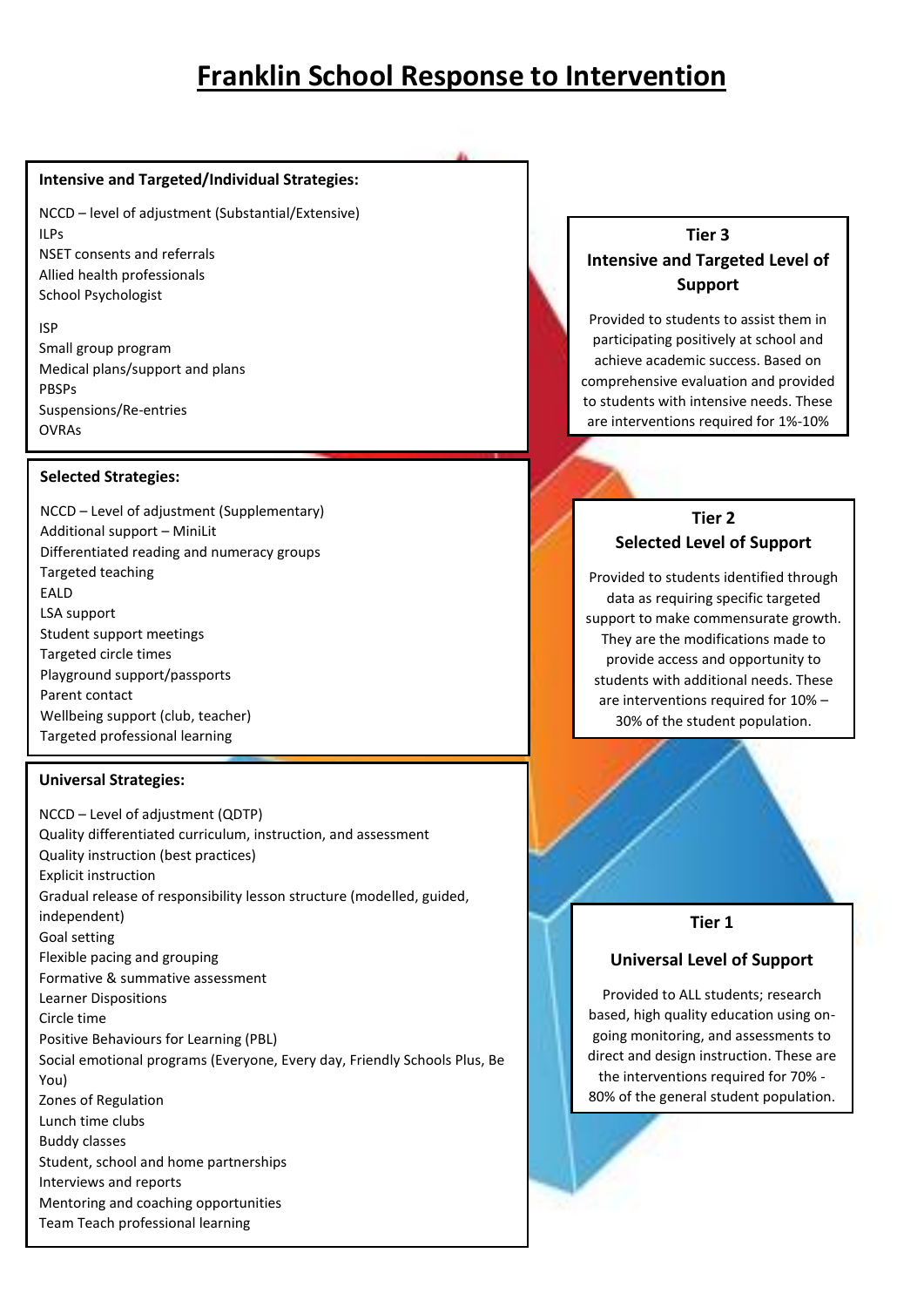### **Universal, Selected and Targeted Classroom Strategies to encourage, support and reinforce stakeholder wellbeing**

| <b>CURRICULUM</b>                                   | <b>RELATIONSHIPS</b>                                          | <b>TEACHING/ORGANISATION</b>                                 |
|-----------------------------------------------------|---------------------------------------------------------------|--------------------------------------------------------------|
| . High expectations for achievement are set         | PBL across the school<br>$\bullet$                            | Rules are collaboratively constructed<br>$\bullet$           |
| . High expectations for behaviour are set           | Positive relationships are built with students<br>$\bullet$   | Careful consideration is given to the physical               |
| • Student voice and choice is used                  | Teachers welcome students into classes<br>$\bullet$           | environment                                                  |
| • Curriculum is differentiated                      | Students greet teachers each day<br>$\bullet$                 | All members of the school are responsible                    |
| • Engagement of students is a priority              | Every day is a new day and a fresh start<br>$\bullet$         | for the learning environment                                 |
| • Support is provided, as appropriate               | Teachers know individual students strengths<br>$\bullet$      | Student work is displayed<br>$\bullet$                       |
| • Students have a say in learning and assessment    | Whole class and individual success is celebrated<br>$\bullet$ | Routine is explicit and displayed each day-use<br>$\bullet$  |
| Students work cooperatively to develop              | Students help construct class rules<br>$\bullet$              | visuals to support                                           |
| goals and plan for programs or activities that they | Socially appropriate behaviour is modelled and<br>$\bullet$   | access to PL and building capacity (shoulder to<br>$\bullet$ |
| are involved in                                     | expected                                                      | shoulder work)                                               |
|                                                     | Honest and prompt feedback is given<br>$\bullet$              | Adjustments as per the NCCD framework                        |
|                                                     | Staff responses to behaviour are predicable<br>$\bullet$      |                                                              |
|                                                     | Staff help repair relations between all<br>$\bullet$          |                                                              |
|                                                     | stakeholders                                                  |                                                              |
|                                                     | Staff build positive relationships with parents<br>$\bullet$  |                                                              |
|                                                     | Staff use Collaborative Problem Solving to<br>$\bullet$       |                                                              |
|                                                     | support students to manage their behaviour and                |                                                              |
|                                                     | emotions                                                      |                                                              |
|                                                     | Community Coordinator works collaboratively<br>$\bullet$      |                                                              |
|                                                     | with staff, students and families                             |                                                              |
|                                                     | • Social Emotional Skills are explicitly taught               |                                                              |
|                                                     | • Circle time is utilised                                     |                                                              |
|                                                     |                                                               |                                                              |
|                                                     |                                                               |                                                              |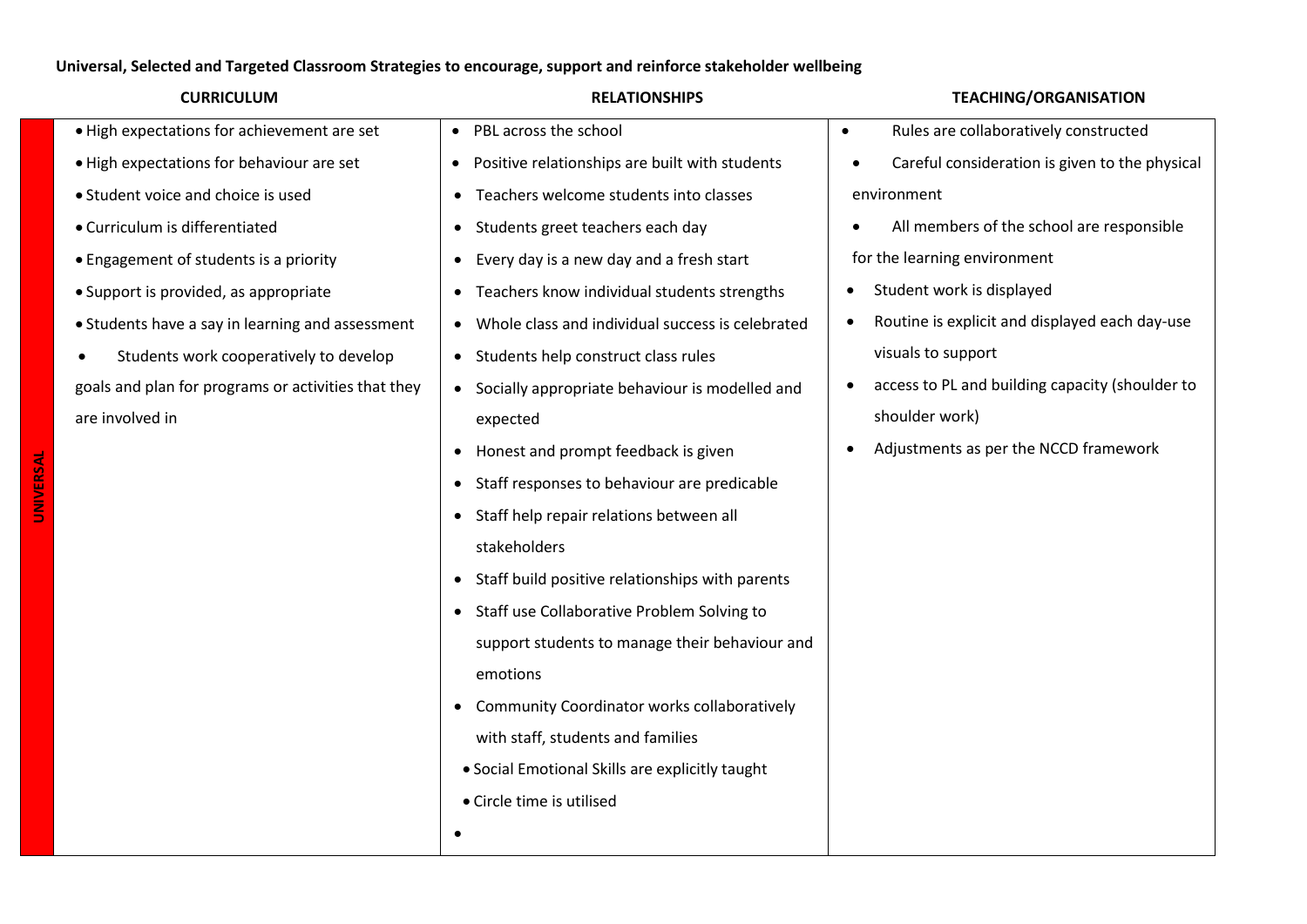| • Lessons are inclusive to the needs of all students | • School-based Special Needs intervention team         | • Identified teams of staff who collaborate to     |
|------------------------------------------------------|--------------------------------------------------------|----------------------------------------------------|
| • Literacy and numeracy programs tailored to meet    | responsible for supporting selected programs           | support the social, emotional and academic         |
| student needs                                        | • Clear processes to build and strengthen existing     | development of students with challenging or        |
| • Student learning profiles are developed and used   | support networks for students                          | complex needs                                      |
| • Curriculum reviewed and adjusted to meet specific  | • At-risk students are identified as early as possible | • Formal assessment of academic and behavioural    |
| educational and social needs                         | and engaged in selected programs                       | programs                                           |
| • Special needs team and/or intervention teacher     | • Social Emotional Skills development addressed        | • Small-group support in literacy and numeracy for |
| support                                              | through programs                                       | selected students                                  |
| • Guided practice used to reinforce appropriate      | • Restorative practices used following incidents of    | • Group and individual behaviour reward system     |
| behaviours                                           | harm                                                   | used to acknowledge and promote appropriate        |
|                                                      | • Opportunities provided for small groups to discuss,  | behaviour                                          |
|                                                      | problem-solve and role-play ways to behave in          | • Social and academic factors considered when      |
|                                                      | challenging situations                                 | deciding class placements                          |
|                                                      | • Forum for Student Parliament to identify needs       | access to PL and building capacity (shoulder to    |
|                                                      | and develop initiatives                                | shoulder work)                                     |
|                                                      | • Community agencies introduced into the school to     | Adjustments as per the NCCD framework              |
|                                                      | support and/or mentor students                         |                                                    |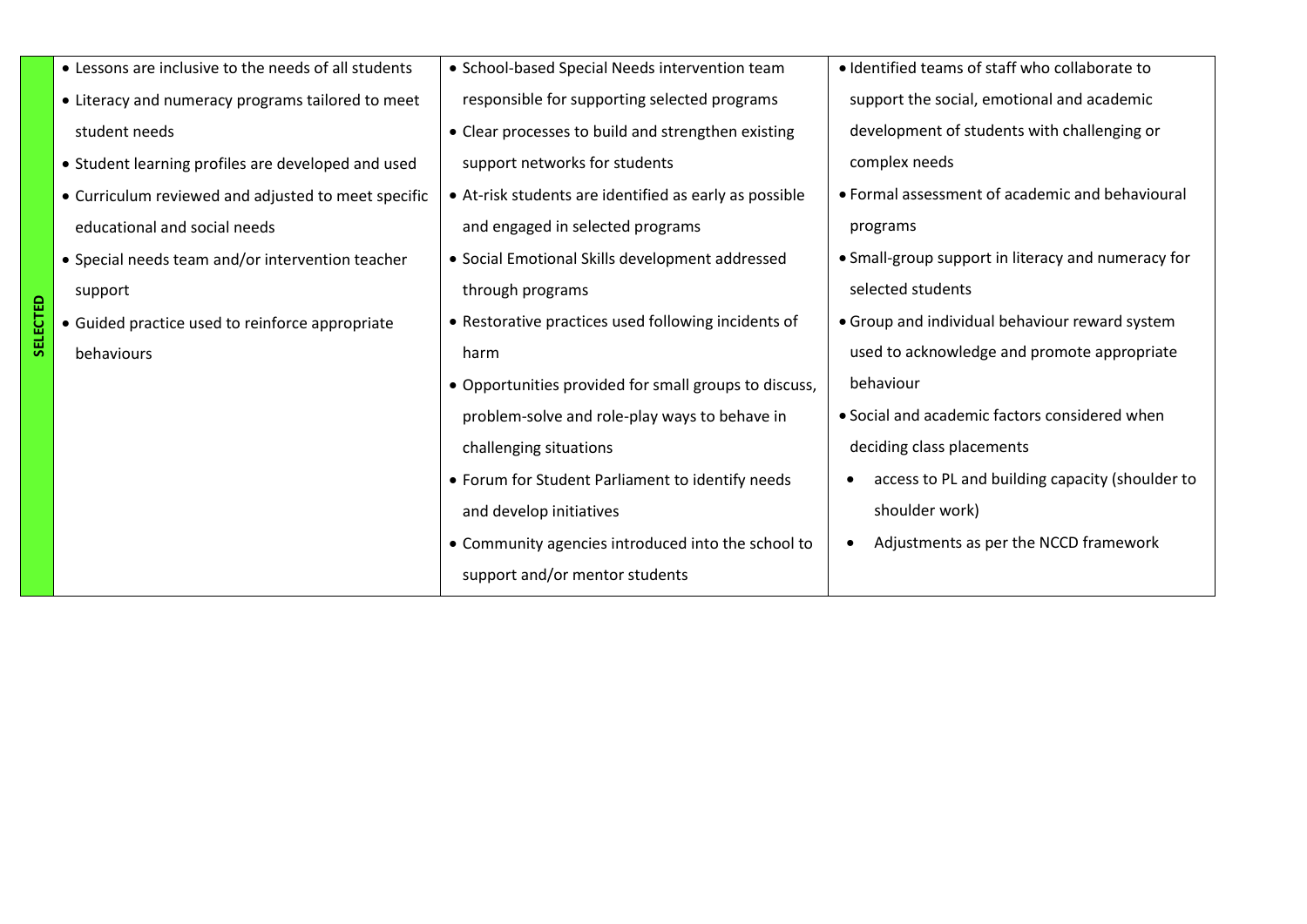| • Individual Learning Plans (ILPs) developed to    | Case conferences held to ensure there are     | Explicit targeted behaviour support plans       |
|----------------------------------------------------|-----------------------------------------------|-------------------------------------------------|
| target academic needs with the involvement of      | shared goals and expectations among key stake | developed and implemented                       |
| students, parents and teachers                     | holders                                       | Formal plans and support staff available to     |
| • Assessment processes in place to determine the   | Successes recognised and celebrated           | manage non-compliant aggressive behaviour in    |
| level of intervention e.g. use of Learning Support | Parents informed about inappropriate          | classroom and playground                        |
| Assistant                                          | behaviour and involved in managing it         | Student Support utilised                        |
| • Learning technologies, such as assistive         | Staff such as the Community Coordinator are   | Referrals made to community or agency           |
| technologies, utilised to achieve ILP outcomes     | involved in case management                   | support networks                                |
|                                                    | Individual Learning Plans (ILPs) developed to | Professional support and advise provided for    |
|                                                    | target academic needs with the involvement of | urgent behaviour support and critical incidents |
|                                                    | students, parents and teachers                | Comprehensive case reviews                      |
|                                                    |                                               | access to PL and building capacity (shoulder to |
|                                                    |                                               | shoulder work)                                  |
|                                                    |                                               | Adjustments as per the NCCD framework           |

**TARGETED**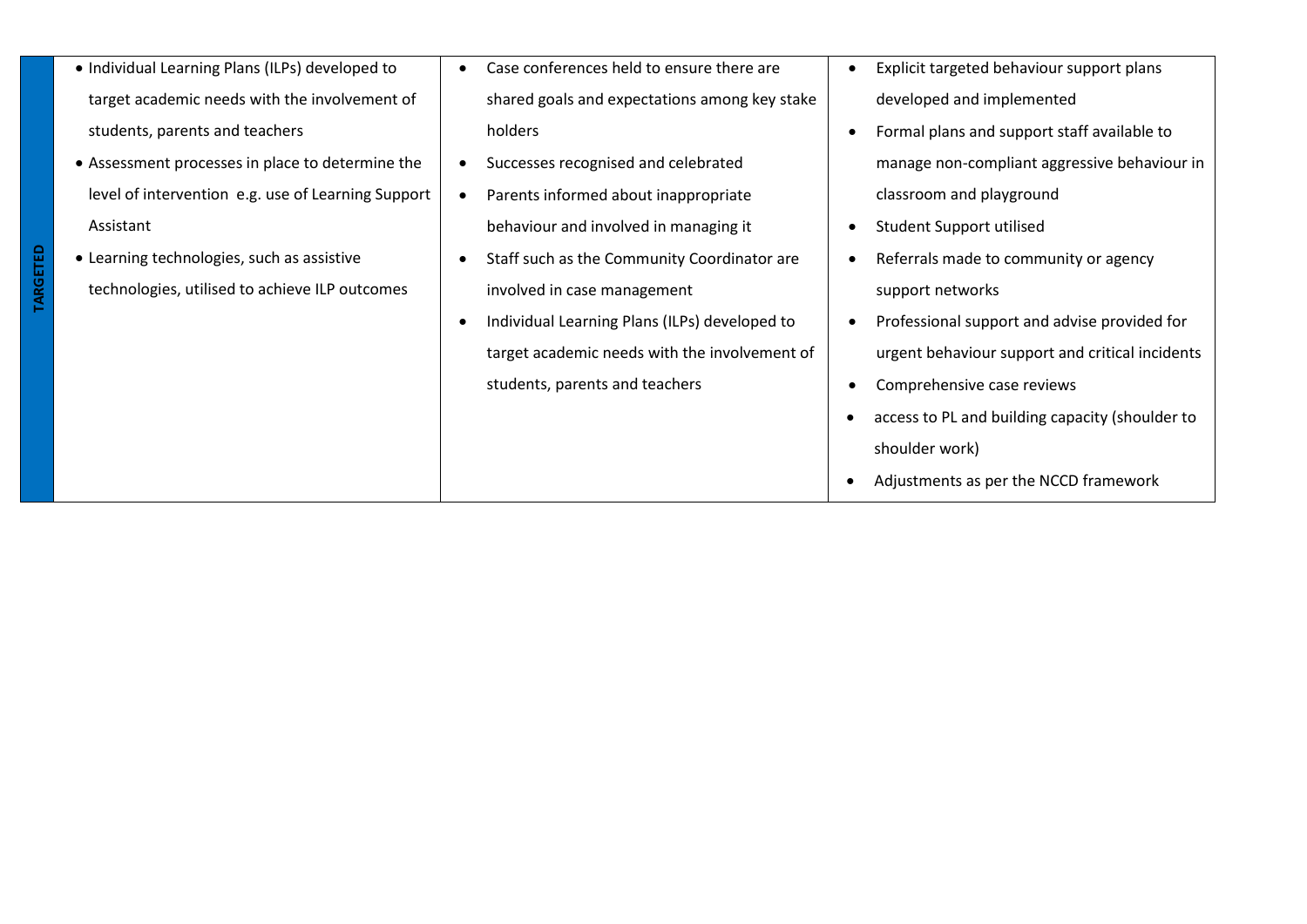### **PROGRAMS At FRANKLNI SCHOOL TO SUPPORT AND ENHANCE WELLBEING:**

| UNIVERSAL:                                             | <b>SELECTED and TARGETED:</b>                                 |
|--------------------------------------------------------|---------------------------------------------------------------|
| Lets Go!- At the commencement of the each<br>$\bullet$ | • Seasons for Growth                                          |
| year.                                                  | Circle of Friends<br>$\bullet$                                |
| Circle Time                                            | Mini Lit<br>$\bullet$                                         |
| Everyone Everyday- Biannually                          | <b>Big People Little Dreams</b><br>٠                          |
| PBL                                                    | The Salvos Schools program- Kinder social skills<br>$\bullet$ |
| Zones of Regulation                                    | • The Salvos Schools program- Mindfulness group               |
| Friendly Schools Plus- Biannually                      | The Salvos Schools program- Individual<br>٠                   |
| Peer Support                                           | Mentoring                                                     |
| <b>Student Parliament</b>                              | Silence is Deadly- run by Menslink                            |
| <b>Bullying and Reporting</b>                          |                                                               |

# **SUPPORTS (including staff PL)**

| <b>UNIVERSAL</b>                            | <b>SELECTED AND TARGETED</b>                      |
|---------------------------------------------|---------------------------------------------------|
|                                             |                                                   |
| Training and access to the school SASSCO(s) | <b>Body Based Regulation PL</b>                   |
| <b>Restorative Practices</b>                | <b>Targeted Team Teach PL</b>                     |
| Team Teach                                  | Positive Behaviour Support Plans                  |
| Withdrawal spaces                           | <b>Protective Action Plans</b>                    |
| Teaching of explicit social skills through  | Engaging professionals with appropriate expertise |
| resources such as "Friendly Kids Friendly   | <b>Wellbeing Group</b>                            |
| Classrooms"                                 | Visual supports                                   |
| Zones of Regulation                         | Adjustments as per the NCCD matrix                |
| <b>Disability Standards for Education</b>   |                                                   |
| <b>Trauma informed Practices</b>            |                                                   |

# **Suggested Social and Emotional Sequence**

| Term 1                        | Term 2                       | Term 3                                                    | Term 4 |
|-------------------------------|------------------------------|-----------------------------------------------------------|--------|
| Lets Go!                      | Everyone Everyday            | Teaching of explicit social skills through resources such |        |
| <b>Bullying and Reporting</b> | or                           | as "Friendly Kids Friendly Classrooms"                    |        |
| and                           | <b>Friendly Schools Plus</b> |                                                           |        |
| Zones of Regulation           | (alternate years)            |                                                           |        |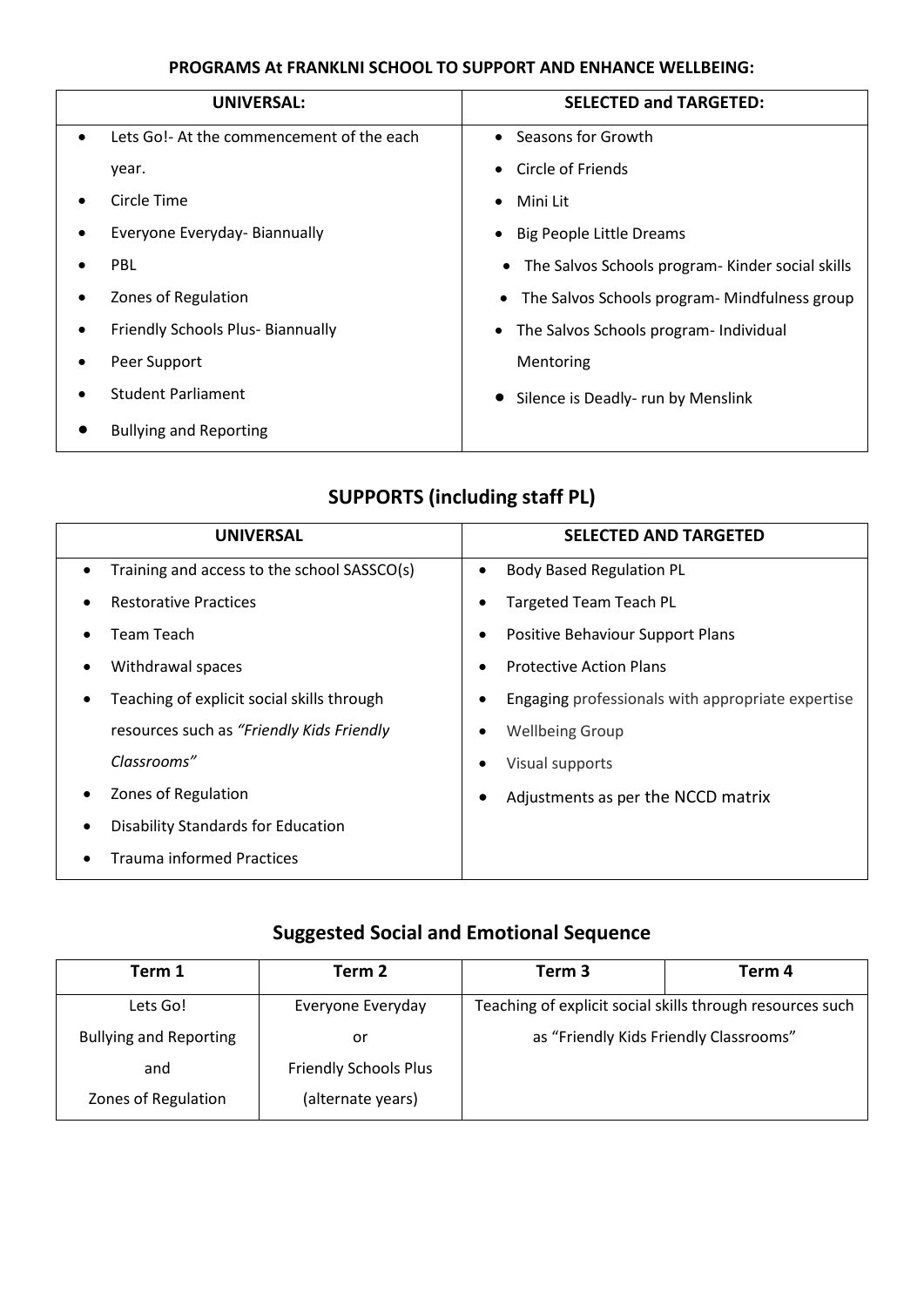## **What to Do When...**

At times, students may exhibit behaviours that are not aligned with our values, rights and responsibilities. These behaviours may disrupt their own or other students learning, cause harm to others and impact their relationships with other students or teachers.

**Whole School Scripts** to utilise if behaviours do not align with values, rights and responsibilities of all stakeholders at Franklin School:

| The student is             | <b>Example response:</b>                                                                       |
|----------------------------|------------------------------------------------------------------------------------------------|
| demanding                  |                                                                                                |
| immediate and              | "Kylie come and chase me!"                                                                     |
| ongoing attention          | "I can. I'll come in a minute" Or                                                              |
| from a staff               | "Sure! I'll be there in a moment" Or                                                           |
| member                     | "When I finish then I'll come"                                                                 |
|                            | Try and leave some time before you respond. Respond immediately, if safety is<br>compromised.  |
|                            |                                                                                                |
|                            | "I want a toy from the cupboard!"                                                              |
|                            | "We might get time to have a look later. Let's go and" then walk away from the student         |
|                            | (maintain line of sight) and give positive attention as soon as he/she is in the right place.  |
|                            | Find a distraction to re-direct into the correct space is also a good option in this scenario. |
| <b>Student is refusing</b> | <b>Example response:</b>                                                                       |
| to follow                  |                                                                                                |
| instructions.              | "Tablet first, then play" repeat if necessary                                                  |
|                            | "Wash hands first, then get your lunch"                                                        |
|                            | "Group time first, then you can build"                                                         |
|                            |                                                                                                |
|                            | Walking away from the student to give them 'take-up' time is often helpful here, but           |
|                            | keeping them in line-of-sight is important.                                                    |
| If student's               | <b>Example response:</b>                                                                       |
| behaviour is               |                                                                                                |
|                            |                                                                                                |
| escalating, use the        | Name (eg:Max/ Maxine)                                                                          |
| 'help script'              | I can see that (you are upset, something is wrong etc)                                         |
|                            | I am here to help                                                                              |
|                            | Talk and I'll listen                                                                           |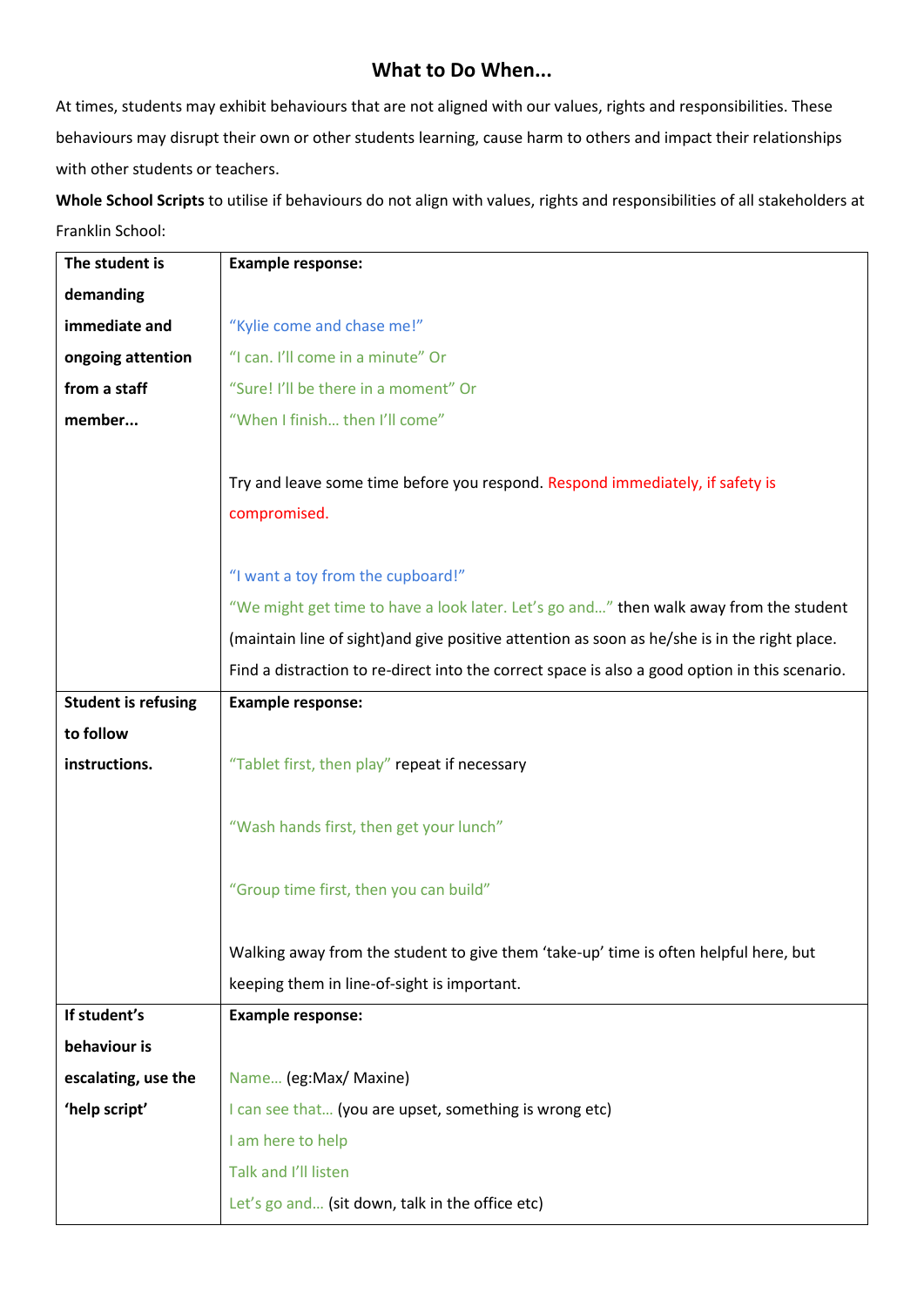|                      | At this stage - use a very small number of words and stay a safe distance from the student   |
|----------------------|----------------------------------------------------------------------------------------------|
|                      | to maintain safety.                                                                          |
|                      |                                                                                              |
|                      | If we have to move a class away from the student to maintain safety, we will use following   |
|                      | as a code: "We are going outside to see if we can see the birds today" OR simply say "Birds" |
|                      | are flying"                                                                                  |
|                      |                                                                                              |
|                      | Move the classes to the kinder rooms or to the old community room if necessary.              |
|                      | Maintain line of sight by contacting exec or Educator.                                       |
| If the student runs  | Message in the 'WhatsApp' group and move to maintain line-of-sight.                          |
| away                 | Maintain safety at all times.                                                                |
|                      | Use the "FirstThenscript here.                                                               |
| If pulling on your   | "Safe hands. This is my space"                                                               |
| arms or clothes for  |                                                                                              |
| immediate            | "Safe hands. This is my ipad"                                                                |
| attention/response,  |                                                                                              |
| or touching things   |                                                                                              |
| that don't belong to |                                                                                              |
| him                  |                                                                                              |

#### **Classroom and outdoor expectations:**

Documented as:

**PIP** (positive indoor participation) **POP** (positive outdoor participation) plans.

**PIP, POP and our PBL matrix sit side by side and work in conjunction with and complement each other.**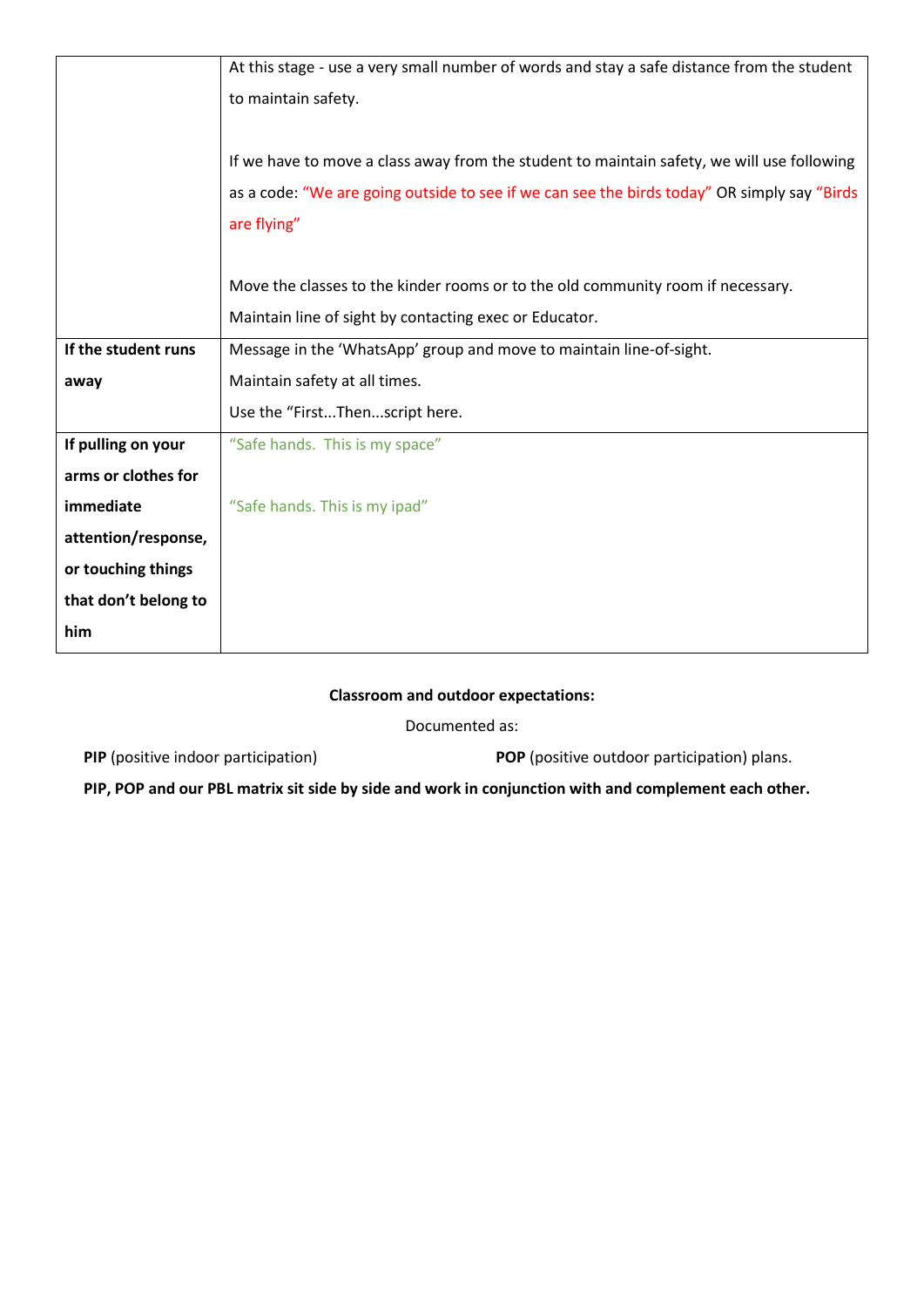

opportunity to rebuild relationships with people they have harmed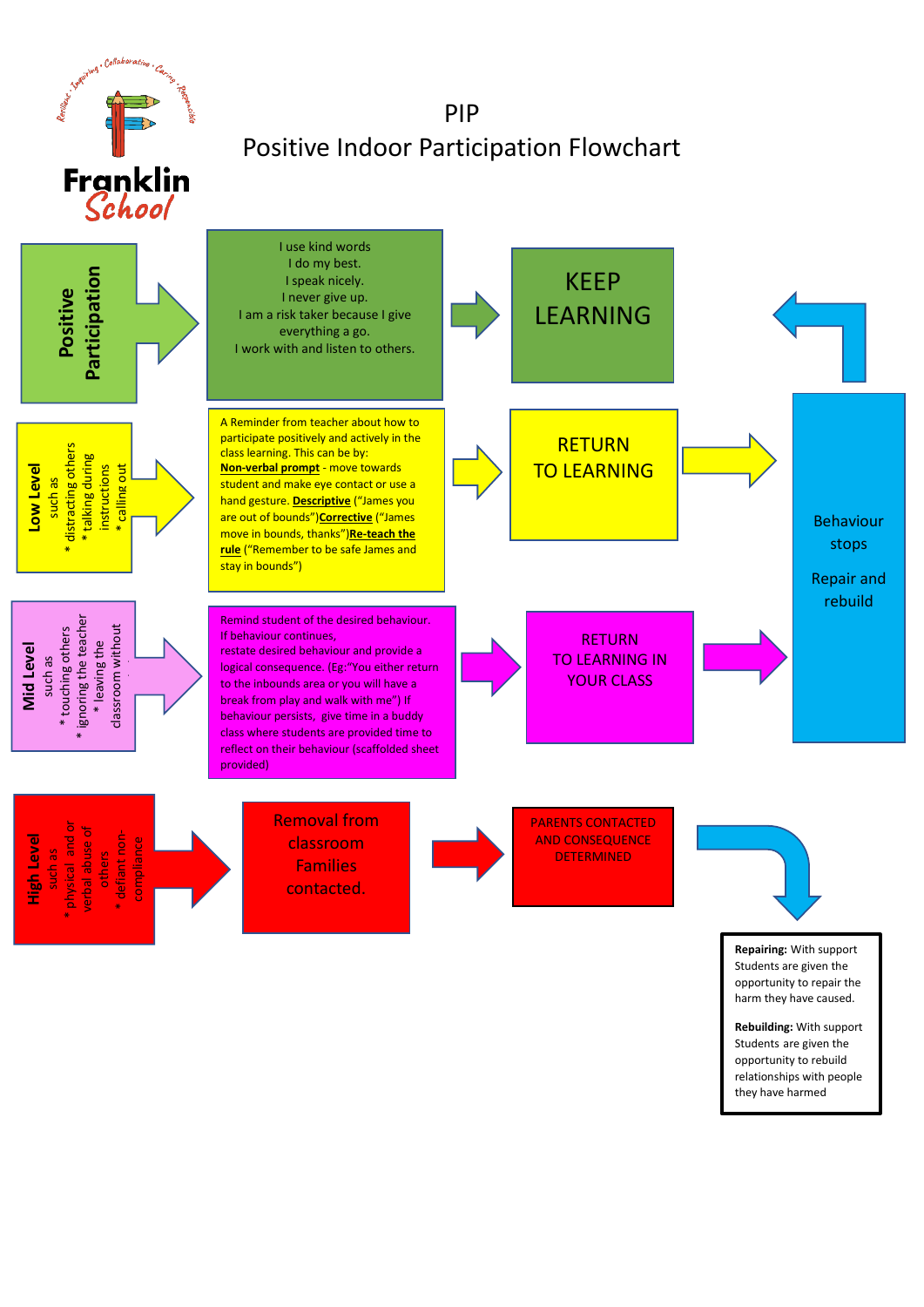

rebuild relationships with people they have harmed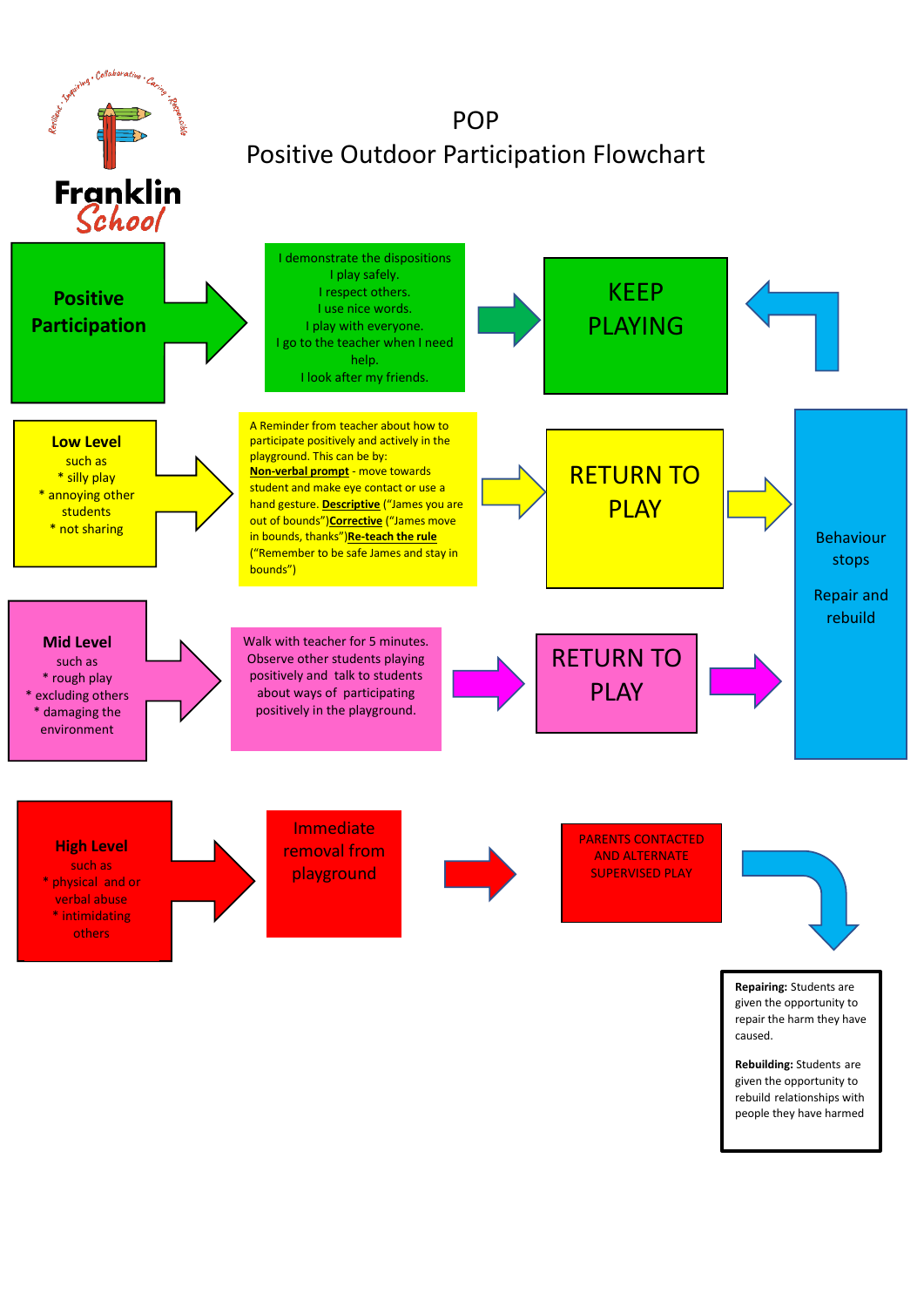# **PBL at Franklin. (Positive Behaviours for Learning)**

Franklin School is a PBL school we aim through PBL to bring together the whole-school community to contribute to developing a positive, safe and supportive learning culture. The PBL framework assists schools to improve social, emotional, behavioural and academic outcomes for children and young people. It is a positive, social, student focussed approach to behaviour that involves the whole school community. It includes creating, teaching and rewarding expected and pro-social behaviours and involves everyone, everywhere, all the time. PBL boosts student engagement in learning by increasing attendance and retention and improving student behaviour in all settings across the school.

#### **The PBL framework is underpinned by our five dispositions:**

| <b>Caring</b> | <b>Collaborative</b> | <b>Inquiring</b> | <b>Resilient</b> | <b>Responsible</b> |
|---------------|----------------------|------------------|------------------|--------------------|
|               |                      |                  |                  |                    |

The Franklin PBL Matrix was designed as a clear set of school-wide expectations which apply in every circumstance and setting in which students are learning our core dispositions. Teachers explicitly reinforce behaviours outlined in the matrix and it provides all staff with the language to use when talking with students in and around the school. The Franklin matrix is:

|                                                        | <b>Caring</b>                                                              | <b>Collaborative</b>                            | <b>Inquiring</b>                    | <b>Resilient</b>                                               | <b>Responsible</b>                                                                                                                                                                       | <b>Teaching notes</b>                                                                     |
|--------------------------------------------------------|----------------------------------------------------------------------------|-------------------------------------------------|-------------------------------------|----------------------------------------------------------------|------------------------------------------------------------------------------------------------------------------------------------------------------------------------------------------|-------------------------------------------------------------------------------------------|
|                                                        |                                                                            |                                                 |                                     |                                                                |                                                                                                                                                                                          |                                                                                           |
| All<br><b>Settings</b>                                 | We are<br>friendly<br>We look after<br>the<br>environment<br>We are polite | We are inclusive<br>We learn from<br>each other | We learn<br>from our<br>experiences | We own our<br>actions<br>We<br>participate<br>and have a<br>go | We keep our<br>body to<br>ourselves<br>We are safe<br>We are in the<br>right place at<br>the right time<br>We listen and<br>follow<br>instructions<br>We solve<br>problems<br>positively | Consider teaching points<br>for all areas listed below.                                   |
| <b>Moving</b><br><b>Around</b><br>the<br><b>School</b> | We walk on<br>the path                                                     |                                                 |                                     |                                                                | We walk<br>quietly                                                                                                                                                                       | We stay together as a<br>class<br>We walk in the shared<br>spaces<br>We use a quiet voice |

#### **PBL Matrix - Franklin School**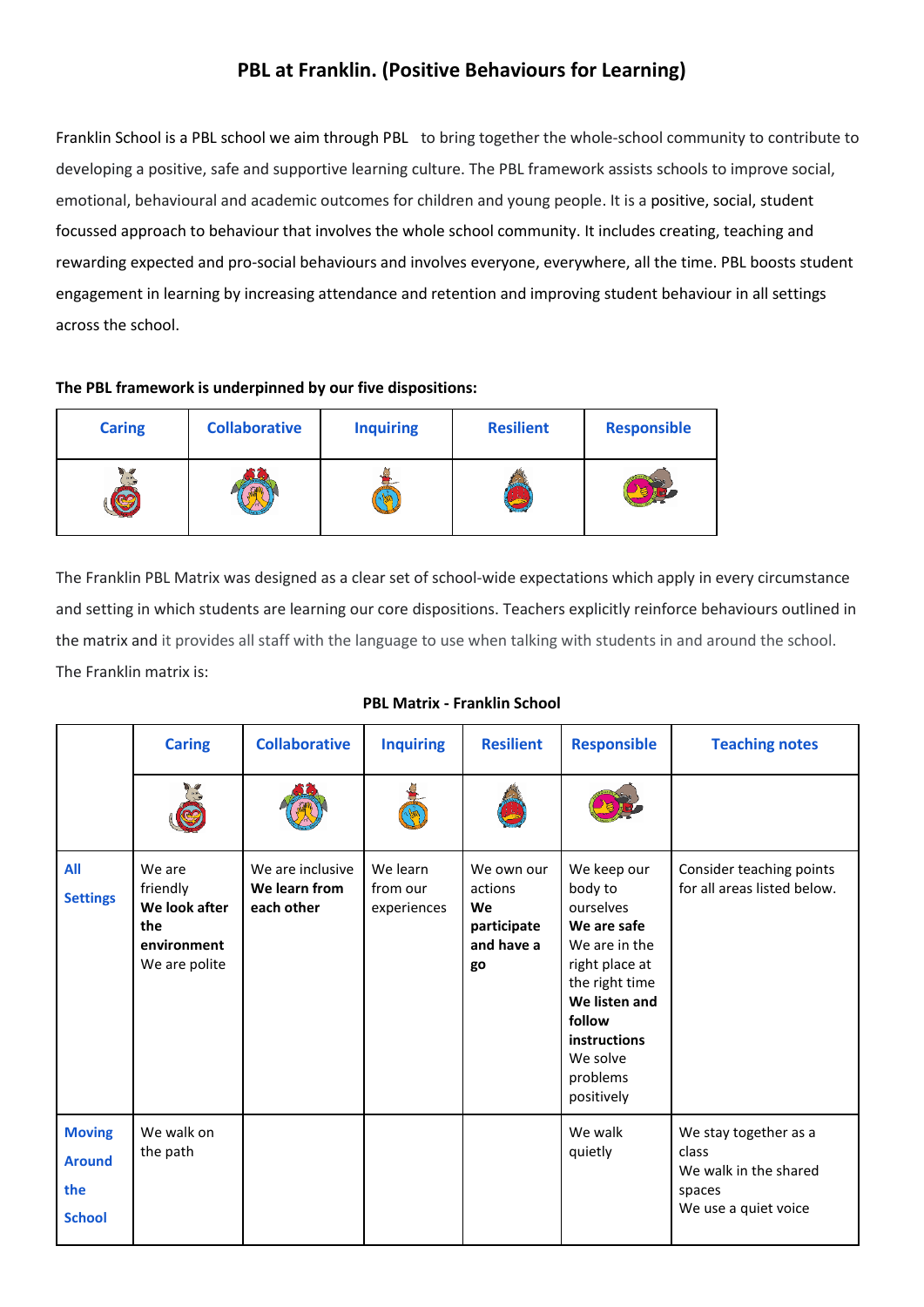|                               |                                                                                                                                |                                                |                  |                                    |                                                                                                                                                       | We keep our hands and<br>feet to ourselves                                                                                                                                                                                                                                                                                                                                                                                                                                                                                                                                                                                                                                              |
|-------------------------------|--------------------------------------------------------------------------------------------------------------------------------|------------------------------------------------|------------------|------------------------------------|-------------------------------------------------------------------------------------------------------------------------------------------------------|-----------------------------------------------------------------------------------------------------------------------------------------------------------------------------------------------------------------------------------------------------------------------------------------------------------------------------------------------------------------------------------------------------------------------------------------------------------------------------------------------------------------------------------------------------------------------------------------------------------------------------------------------------------------------------------------|
| <b>Front</b><br><b>Office</b> |                                                                                                                                | We listen to<br>others                         |                  | We wait our<br>turn                | We walk<br>inside<br>We speak<br>quietly<br>We go to the<br>office with<br>permission                                                                 | We enter the front office<br>respectfully and calmly<br>We wait patiently for our<br>turn<br>We ask for assistance<br>We use an inside voice<br>We use our manners<br>We walk with purpose in<br>an emergency                                                                                                                                                                                                                                                                                                                                                                                                                                                                           |
|                               | <b>Caring</b>                                                                                                                  | <b>Collaborative</b>                           | <b>Inquiring</b> | <b>Resilient</b>                   | <b>Responsible</b>                                                                                                                                    | <b>Teaching notes</b>                                                                                                                                                                                                                                                                                                                                                                                                                                                                                                                                                                                                                                                                   |
|                               |                                                                                                                                |                                                |                  |                                    |                                                                                                                                                       |                                                                                                                                                                                                                                                                                                                                                                                                                                                                                                                                                                                                                                                                                         |
| <b>GO1&amp;</b><br><b>GO2</b> | We care for<br>the garden<br>We care for<br>the sandpit<br>We care for<br>play<br>equipment<br>We put<br>rubbish in the<br>bin | We share school<br>equipment<br>We play fairly |                  | We solve<br>problems<br>positively | We move and<br>play safely<br>We use<br>equipment<br>safely<br>We stay within<br>bounds<br>We wear a<br>sunsmart hat<br>We play in the<br>play spaces | We use the pathways<br>We respect nature - leave<br>flowers/branches/leaves<br>on the plant<br>We move around the<br>plants carefully<br>We use equipment<br>correctly/for its purpose<br>We care for those around<br>us - We listen to others,<br>we use kind words, we<br>think about others<br>personal space<br>We ask teachers for play<br>equipment<br>We return equipment to<br>where it belongs<br>Sandpit equipment STAYS<br>in the sandpit<br>We put Rubbish in the<br>correct bin<br>We include others in our<br>play<br>We share and use kinds<br>words<br>We show sportspersonship<br>We only climb playground<br>equipment<br>We can take our shoes off<br>in the sandpit |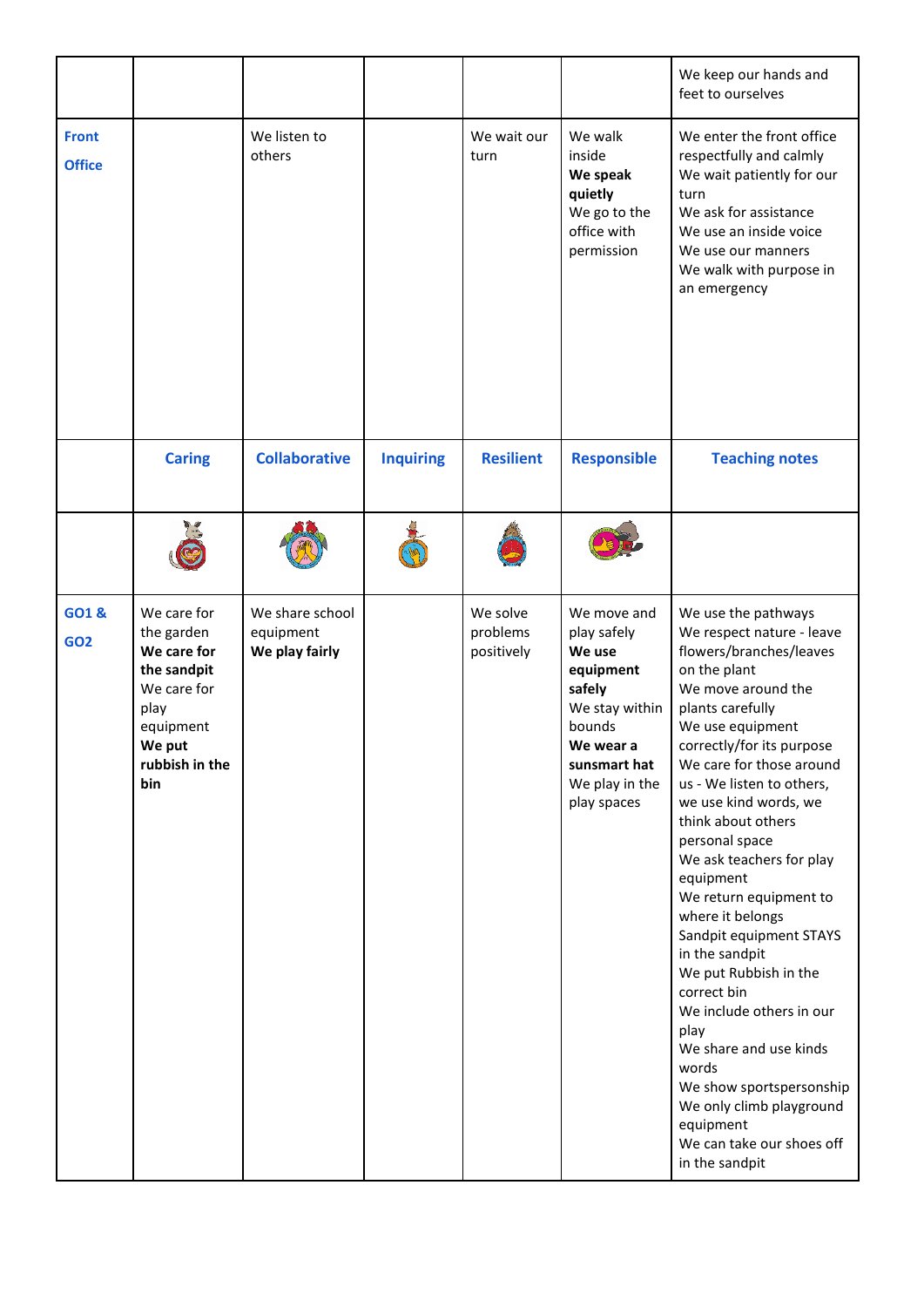| Court &<br><b>Sandpit</b> | We care for<br>play<br>equipment<br>Sand stays in<br>the sandpit                       | We play fairly<br>We share<br>school<br>equipment |                     | We are good<br>sports<br>We solve<br>problems<br>positively | We follow the<br>rules<br>We move and<br>play safely<br>We wear a<br>sunsmart hat                     | We ask staff for school<br>equipment<br>We use equipment<br>correctly/for its purpose<br>We take turns<br>We listen to each other,<br>We are resilient if things<br>are tricky<br>We use kind words<br>We ask for feedback<br>We seek support if<br>needed<br>We collaborate to agree<br>on a set of rules before<br>starting the game<br>We don't climb on gates,<br>We are aware of the<br>slippery and wet surface<br>We respect the new<br>building - don't look<br>through windows, keep<br>away from the<br>building structure, kick<br>balls on the ground, to<br>friends or in goals |
|---------------------------|----------------------------------------------------------------------------------------|---------------------------------------------------|---------------------|-------------------------------------------------------------|-------------------------------------------------------------------------------------------------------|----------------------------------------------------------------------------------------------------------------------------------------------------------------------------------------------------------------------------------------------------------------------------------------------------------------------------------------------------------------------------------------------------------------------------------------------------------------------------------------------------------------------------------------------------------------------------------------------|
|                           | <b>Caring</b>                                                                          | <b>Collaborative</b>                              | <b>Inquiring</b>    | <b>Resilient</b>                                            | <b>Responsible</b>                                                                                    |                                                                                                                                                                                                                                                                                                                                                                                                                                                                                                                                                                                              |
|                           |                                                                                        |                                                   |                     |                                                             |                                                                                                       |                                                                                                                                                                                                                                                                                                                                                                                                                                                                                                                                                                                              |
| <b>Library</b>            | We care for<br>resources                                                               |                                                   | We ask<br>questions |                                                             | We move<br>safely<br>We use<br>resources<br>safely<br>We use quiet<br>voices                          | We are gentle with books<br>and put books away in the<br>right spot (teach locations)<br>We use inside voices and<br>consider others<br>We sit on furniture safely<br>We return furniture to its<br>location<br>We walk                                                                                                                                                                                                                                                                                                                                                                      |
| <b>Toilets</b>            | We keep the<br>space clean<br>We are water<br>wise<br>We use<br>resources<br>correctly |                                                   |                     |                                                             | We flush<br>We wash and<br>dry our hands<br>We leave<br>when finished<br>We use the<br>toilets safely | We put the hand towel in<br>the bin<br>We turn the tap off when<br>we are finished<br>We use the space and<br>resources respectfully and<br>appropriately<br>Use minimal paper towel<br>and toilet paper<br>We leave once we are<br>done                                                                                                                                                                                                                                                                                                                                                     |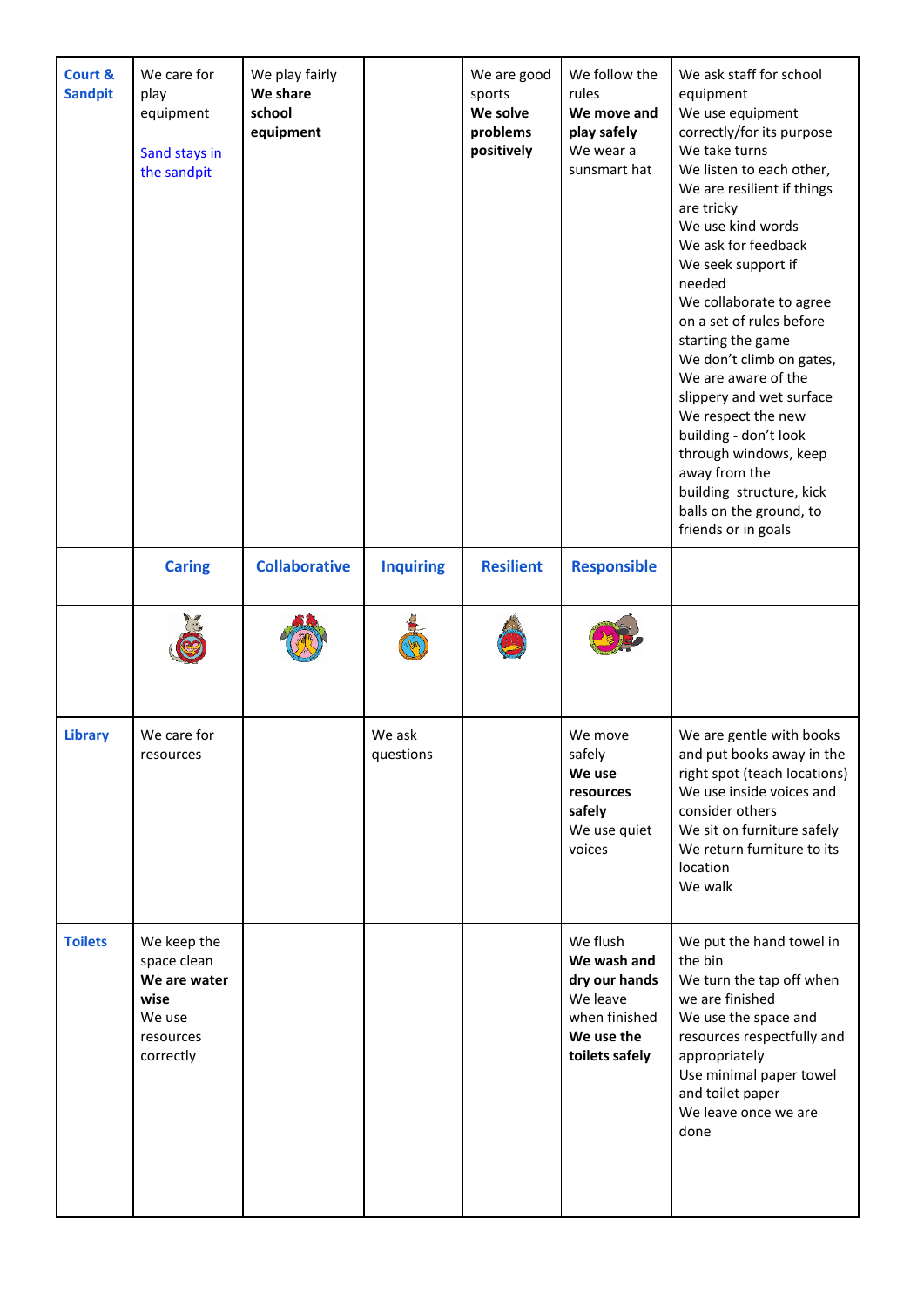| <b>Canteen</b> | We are polite                                            |                                                                                  |                  | We line up<br>and wait our<br>turn                          | We move<br>safely<br>We use quiet<br>voices<br>We present<br>slips                                                                                                                           | We take lunch order slips<br>and basket<br>1-2 students from each<br>class to collect lunch<br>orders<br>We walk<br>We wait quietly<br>We line up sensibly<br>We show respect by using<br>polite language<br>We place lunch orders in<br>basket                                                                                                                                                                                                                                                                                                                                                                                                           |
|----------------|----------------------------------------------------------|----------------------------------------------------------------------------------|------------------|-------------------------------------------------------------|----------------------------------------------------------------------------------------------------------------------------------------------------------------------------------------------|-----------------------------------------------------------------------------------------------------------------------------------------------------------------------------------------------------------------------------------------------------------------------------------------------------------------------------------------------------------------------------------------------------------------------------------------------------------------------------------------------------------------------------------------------------------------------------------------------------------------------------------------------------------|
| <b>Piazza</b>  | We care for<br>the garden                                |                                                                                  |                  |                                                             | We are in the<br>right place at<br>the right time<br>We move<br>safely                                                                                                                       | We use the pathways<br>We respect nature - leave<br>flowers/branches/leaves<br>on the plants<br>We take turns<br>We listen to each other,<br>We are resilient if things<br>are tricky<br>We use kind words<br>We walk<br>We climb the steps safely                                                                                                                                                                                                                                                                                                                                                                                                        |
|                | <b>Caring</b>                                            | <b>Collaborative</b>                                                             | <b>Inquiring</b> | <b>Resilient</b>                                            | <b>Responsible</b>                                                                                                                                                                           |                                                                                                                                                                                                                                                                                                                                                                                                                                                                                                                                                                                                                                                           |
|                |                                                          |                                                                                  |                  |                                                             |                                                                                                                                                                                              |                                                                                                                                                                                                                                                                                                                                                                                                                                                                                                                                                                                                                                                           |
| <b>CRIP</b>    | We care for<br>play<br>equipment<br>We are water<br>wise | We share school<br>equipment<br>We share with<br>the community<br>We play fairly |                  | We are good<br>sports<br>We solve<br>problems<br>positively | We listen and<br>respond to the<br>whistle<br>We follow the<br>path<br>We use the<br>toilets safely<br>We wear a<br>sunsmart hat<br>We play<br>within the<br>boundaries<br>We move<br>safely | We line up quickly and<br>quietly in GO1 space for<br>role call<br>We walk quietly through<br>preschool<br>We sit and listen<br>respectfully to the<br>teacher's instructions<br>We use equipment<br>correctly/for its purpose<br>We take turns<br>We listen to each other,<br>We are resilient if things<br>are tricky<br>We use kind words<br>We ask for feedback<br>We seek support if<br>needed<br>We collaborate to agree<br>on a set of rules before<br>starting the game<br>We stop when we hear the<br>whistle and quickly line up<br>for role call<br>We respect other<br>community members at<br>the CRIP<br>We keep away from the<br>gum trees |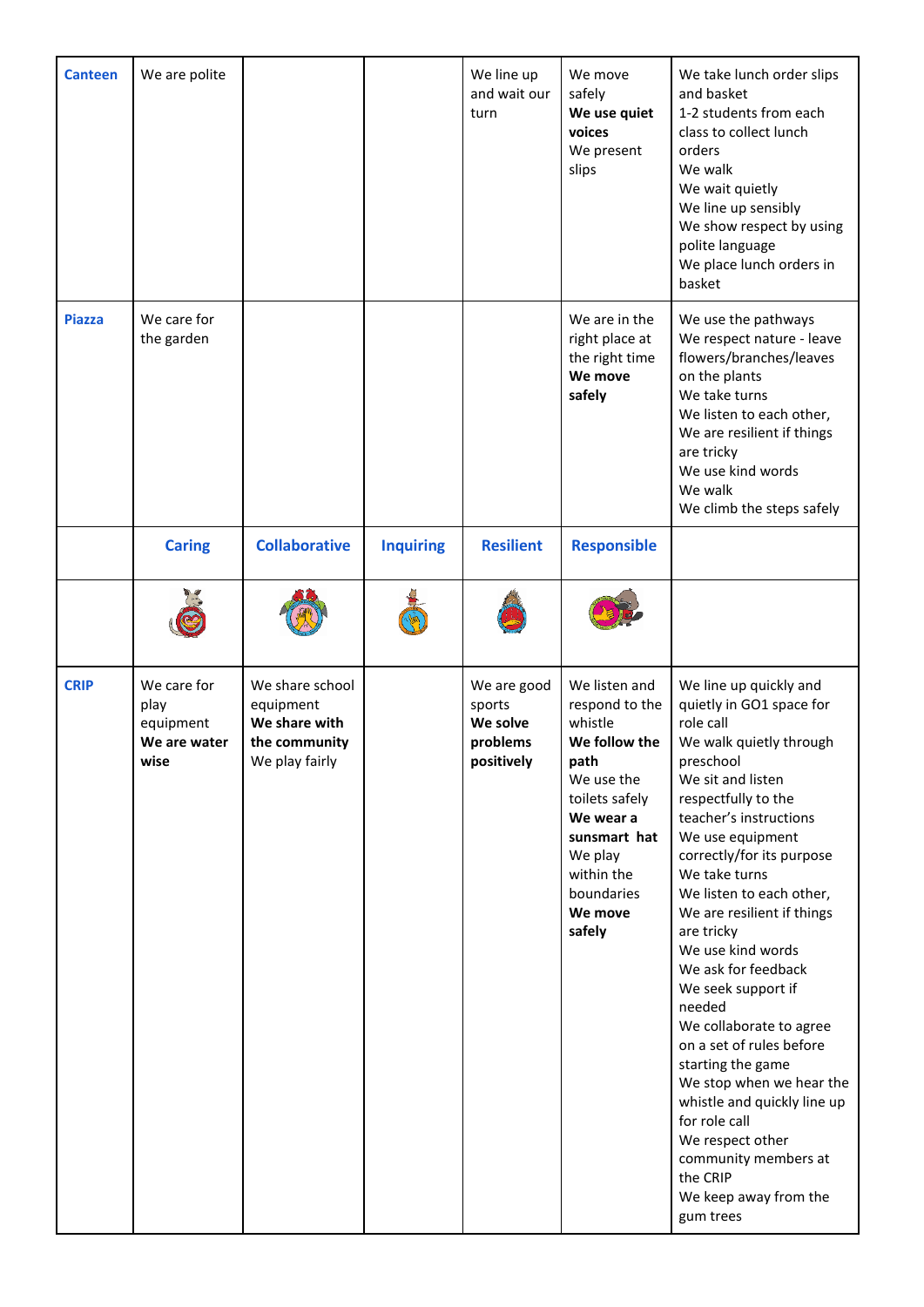| <b>Reconcili</b><br>ation<br><b>Garden</b> | We care for<br>the garden                                                                        |                                                                                                                     | We connect<br>with the land |                                    | We move<br>safely<br>We walk on<br>the path                                                                                                                                                             | We use the pathways<br>We respect nature - leave<br>flowers/branches/leaves/r<br>ocks where they are -<br>We understand the<br>meaning behind the<br>Reconciliation Garden - the<br>purpose of the<br>plants/rocks/design<br>We move around the<br>plants carefully<br>We sit on the logs<br>We are mindful in this<br>space                   |
|--------------------------------------------|--------------------------------------------------------------------------------------------------|---------------------------------------------------------------------------------------------------------------------|-----------------------------|------------------------------------|---------------------------------------------------------------------------------------------------------------------------------------------------------------------------------------------------------|------------------------------------------------------------------------------------------------------------------------------------------------------------------------------------------------------------------------------------------------------------------------------------------------------------------------------------------------|
| <b>Bike</b><br><b>Racks</b>                | We respect<br>others'<br>property                                                                |                                                                                                                     |                             |                                    | We walk bikes<br>and scooters<br>We exit the<br>area promptly<br>We wear<br>helmets                                                                                                                     | We place bikes/scooters<br>inside the bike area when<br>arriving at school.<br>We exit the area promptly<br>We collect bike/scooter at<br>the end of the day<br>We walk bike/scooter until<br>we are outside the school<br>We wear helmets and do<br>up the clip<br>We only access the bike<br>racks before and after<br>school                |
| <b>Front of</b><br><b>School</b>           |                                                                                                  |                                                                                                                     |                             |                                    | We walk bikes<br>and scooters<br>We cross at<br>the zebra<br>crossing<br>We are safe<br>near roads<br>and vehicles<br>We wait in a<br>safe space                                                        | Walking bikes and<br>scooters<br>Walk across zebra crossing<br>Waiting sensibly at the<br>drop off and pick up zone -<br>sitting on benches<br>Safety around roads and<br>cars<br>Holding equipment (eg<br>balls near roads)<br>Listen to instructions /<br>parents / adults / teachers                                                        |
| LC1                                        | We care for<br>the garden<br>We care for<br>play<br>equipment<br>We put<br>rubbish in the<br>bin | We take turns<br>on the slide<br>We move<br>through the<br>tunnel<br>We share school<br>equipment<br>We play fairly |                             | We solve<br>problems<br>positively | Only water<br>goes in the<br>river-bed<br>We go 'feet<br>first' on the<br>slide<br>We move and<br>play safely<br>We use<br>equipment<br>safely<br>We stay within<br>bounds<br>We wear a<br>sunsmart hat | Tanbark stays on the<br>ground and doesn't go in<br>the waterbed<br>We walk around plants<br>and leave them in the<br>ground/on the branches<br>One at time on the slide<br>and going down the slide<br>feet first<br>The tunnel is for moving<br>through. If we sit inside we<br>are blocking it and other<br>people can't use that<br>space. |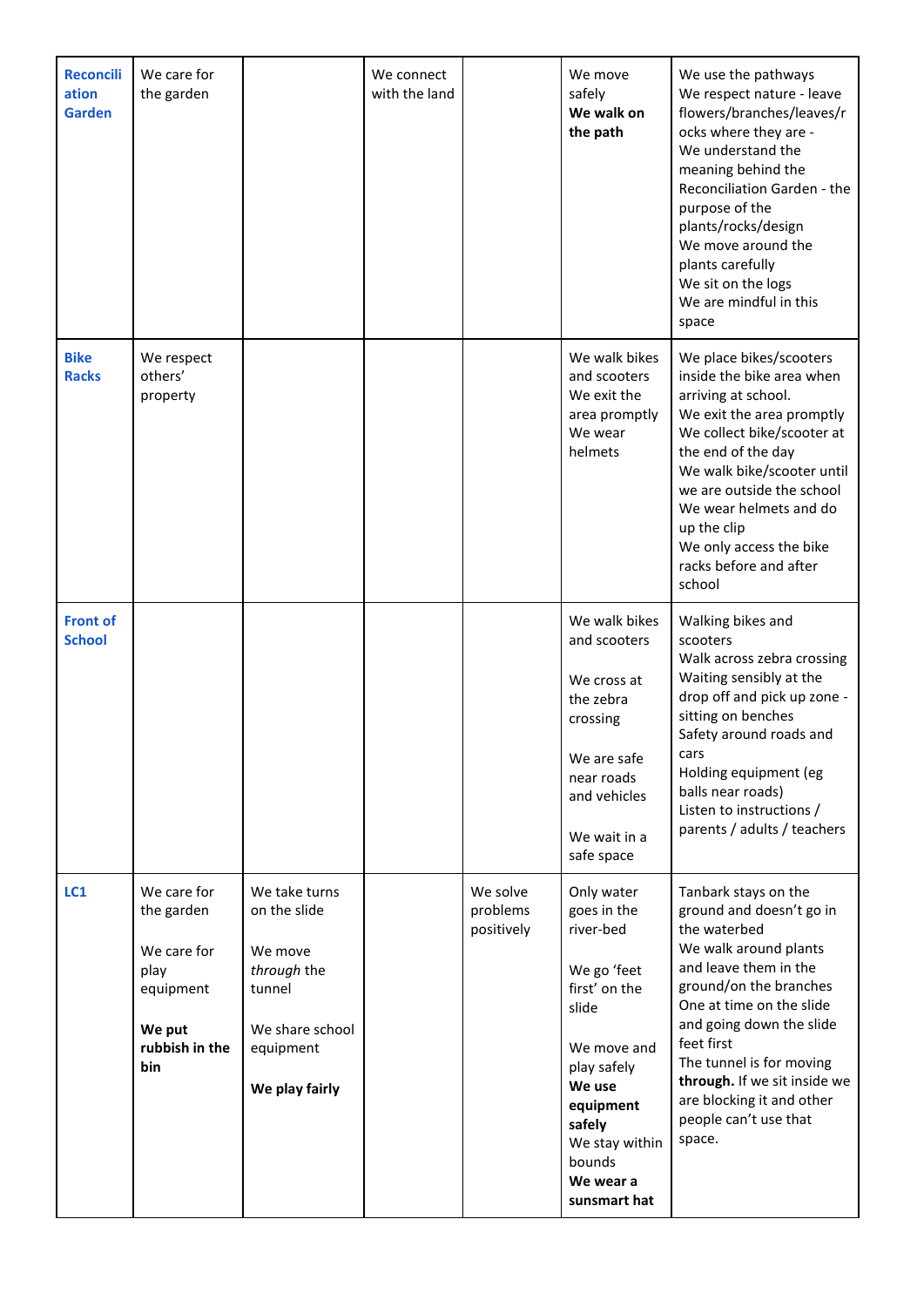|  |  | We play in the<br>play spaces |  |
|--|--|-------------------------------|--|
|  |  |                               |  |

The Franklin Decision Making Flowchart assists staff to identify major and minor behaviours and what steps to take if they occur. This is as follows: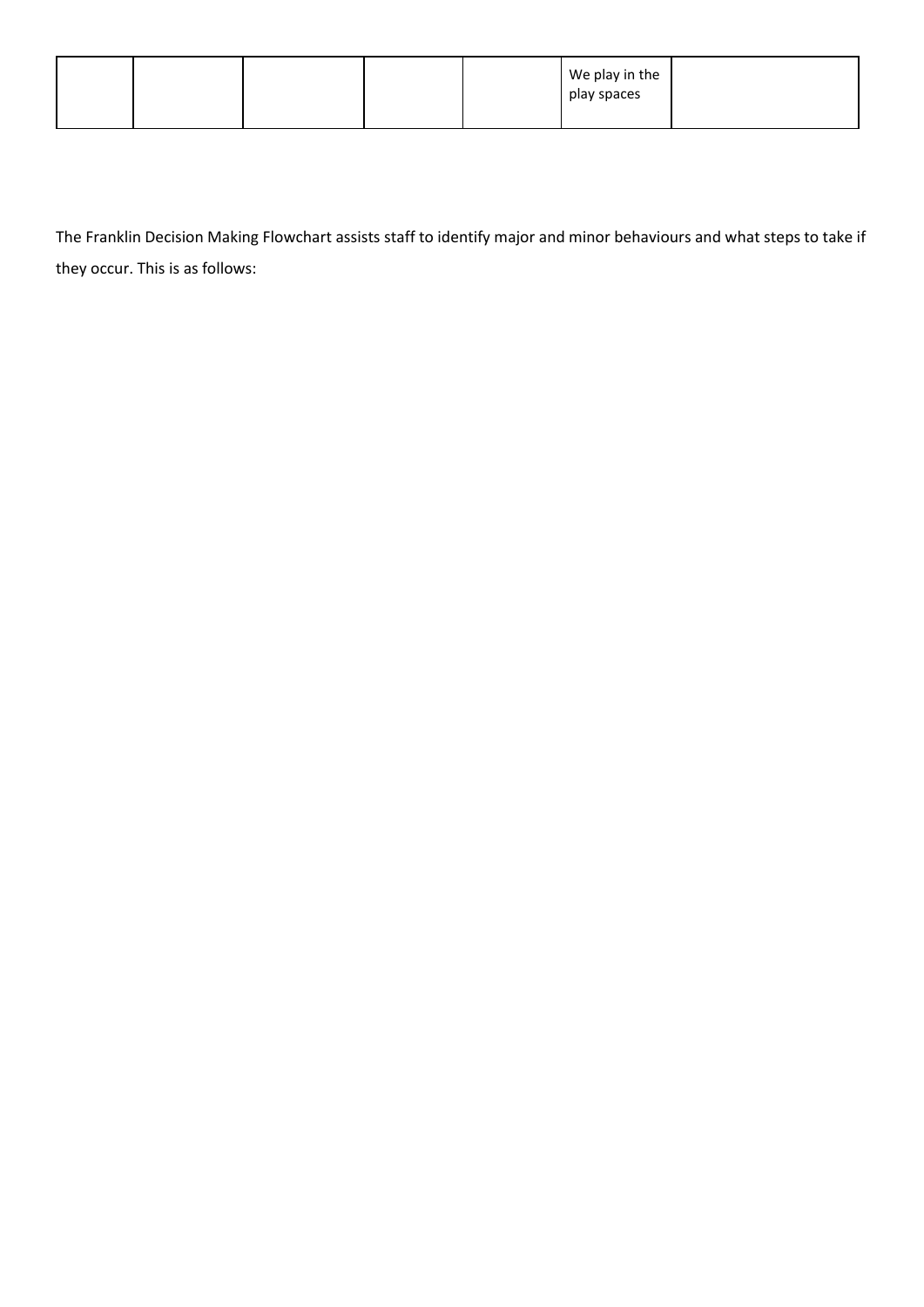|                                                                                                                                                                                                            | Franklin School Behaviour Decision Making Flowchart                                                                                                    |  |                                                                                      |                    |                                                                                                                                                                                                                                                                              |                                                       |  |
|------------------------------------------------------------------------------------------------------------------------------------------------------------------------------------------------------------|--------------------------------------------------------------------------------------------------------------------------------------------------------|--|--------------------------------------------------------------------------------------|--------------------|------------------------------------------------------------------------------------------------------------------------------------------------------------------------------------------------------------------------------------------------------------------------------|-------------------------------------------------------|--|
|                                                                                                                                                                                                            |                                                                                                                                                        |  | <b>Observe Problem Behaviour</b>                                                     |                    |                                                                                                                                                                                                                                                                              |                                                       |  |
| <b>Minor Behaviours</b><br>Mild Disruption<br>Inappropriate Language<br><b>Physical Contact</b><br>Non- Compliance<br>Late to Class<br><b>Fractional Truancy</b><br>Cheating/Plagiarism<br>Property Misuse |                                                                                                                                                        |  | At Franklin we are<br>Caring, Collaborative,<br>Inquiring, Resilient,<br>Responsible |                    | <b>Major Behaviours</b><br>Abusive Language<br>Disruption<br><b>Physical Aggression</b><br>Defiance<br>Truancy and Absconding<br>Harassment<br>Forgery or Theft<br><b>Property Damage</b><br>Smoking<br>Drugs<br>Alcohol<br>Serious Threatening Behaviour<br><b>Bullying</b> |                                                       |  |
| Calm                                                                                                                                                                                                       | Non-verbal prompt - move towards student<br>and make eye contact or use a hand gesture.<br>Descriptive ("James you are out of bounds")                 |  | Give positive<br>feedback                                                            | Calm               | 1. Student referred to executive,<br>major referral completed by staff<br>on SENTRAL                                                                                                                                                                                         | <b>Conference</b><br>with student                     |  |
| Consistent                                                                                                                                                                                                 | Corrective ("James move in bounds, thanks")<br>Re-teach the rule ("Remember to be safe                                                                 |  |                                                                                      | Consistent         | 2. Executive follow agreed<br>procedure E.g. Conference /or<br>phone call home                                                                                                                                                                                               | Analyse data                                          |  |
| Brief<br>Immediate                                                                                                                                                                                         | James and stay in bounds")<br>Logical Consequence ("You either return to<br>the inbounds area or you will have a break<br>from play and walk with me") |  | <b>Enter Minor</b>                                                                   | Brief<br>Immediate | 3. Data input in SENTRAL by<br>executive. Review individual<br>students' data                                                                                                                                                                                                | to inform<br>effective<br>consequences<br>(Educative) |  |
| Respectful                                                                                                                                                                                                 | Student walks/sits with teacher ("You have<br>made your choice James and you need to<br>walk with me)<br>If student is still non-compliant follow      |  | referral<br><b>Major</b>                                                             | Respectful         | 4. Executive member to follow<br>through and determine<br>consequences - playground<br>passport, etc                                                                                                                                                                         | <b>Apply</b>                                          |  |
| Private                                                                                                                                                                                                    | major behaviour steps                                                                                                                                  |  | behaviour<br><b>Referral</b>                                                         | Private            | 5. Support provided in accordance<br>with tiered intervention on the<br>continuum                                                                                                                                                                                            | appropriate<br>consequence<br>(Educative)             |  |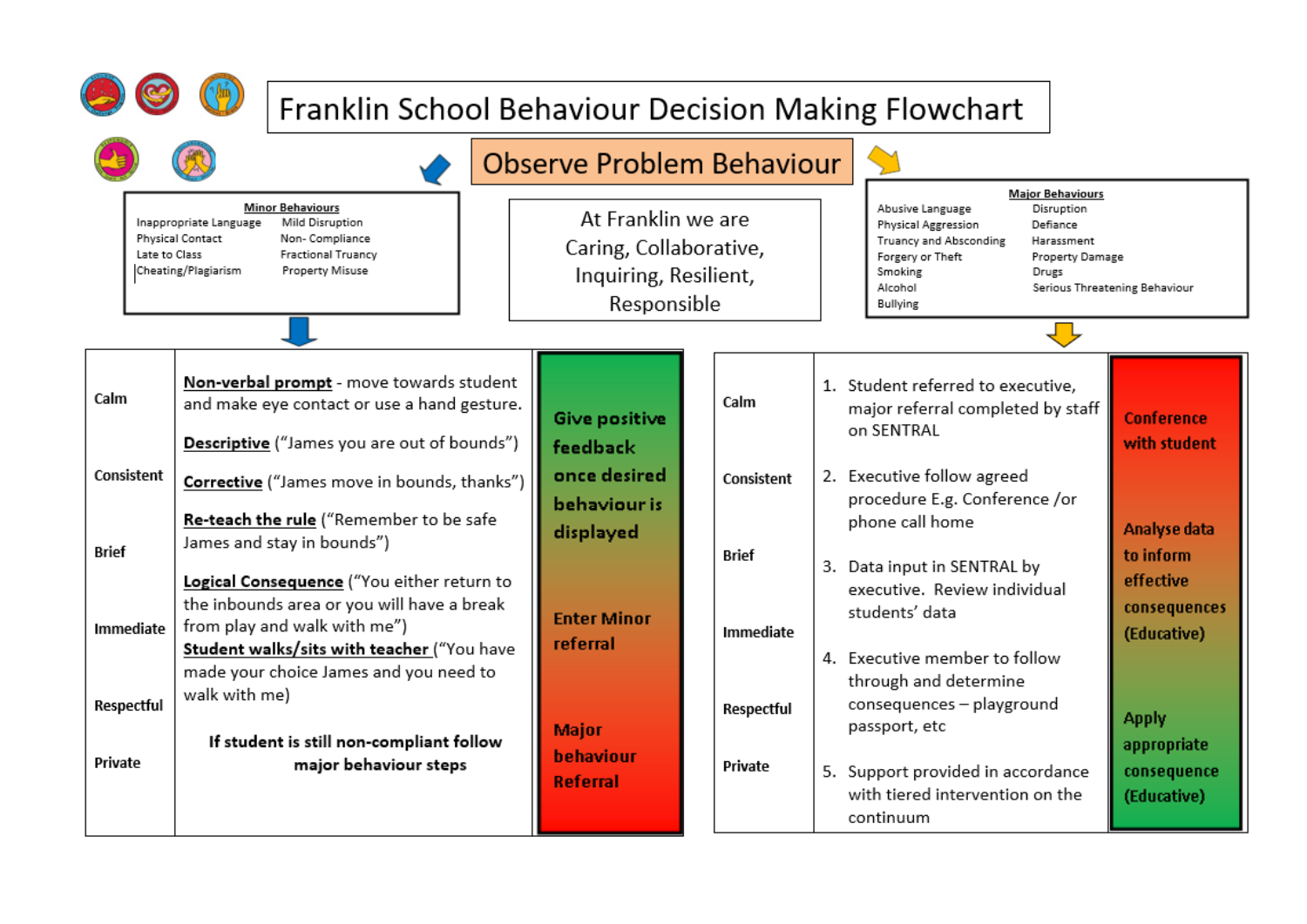#### **PROCEDURES TO ADDRESS BULLYING**

At Franklin School we believe that everyone will be treated with compassion, fairness and respect. We believe in the worth of each child and strive for a school community where everybody feels safe, valued and is nurtured to reach their potential. We adopt a proactive approach and explicitly teach school dispositions, expectations and appropriate behaviours.

Bullying behaviours in all forms are not ok and will not be tolerated as they infringe the fundamental rights to safety and fair treatment.

It is everyone's responsibility to ensure that bullying behaviours are quickly eradicated, and friendly behaviours and a safe and harmonious environment are promoted.

As a school that does not tolerate bullying, Franklin School:

- Embraces and celebrates the diversity of the school community
- Accepts that everyone is an individual and understands differences
- Promotes respect of others and compassion
- Applauds the efforts and achievements of all individuals in the school community.
- Clearly communicate that reporting of incidents will be listened to and something will be done.

#### **All staff clearly articulate the expectations and appropriate behaviours of all students.**

#### **What is Bullying?**

A person is bullied when he or she is exposed repeatedly, over time, to negative action on the part of one or more other persons (Olweus, 1984).

Bullying involves:

- a desire to hurt a hurtful action a power imbalance
- (typically) repetition an unjust use of power evident enjoyment by the aggressor
- a sense of oppression on the part of the victim (Rigby, 1996)

According to the above definition, 'one-off' incidents involving social isolation, conflict, random acts of aggression/intimidation or meanness are not defined as bullying. Bullying can be physical, verbal, cyber, social and emotional.

At Franklin School, we clearly teach to our students and families what bullying is and isn't.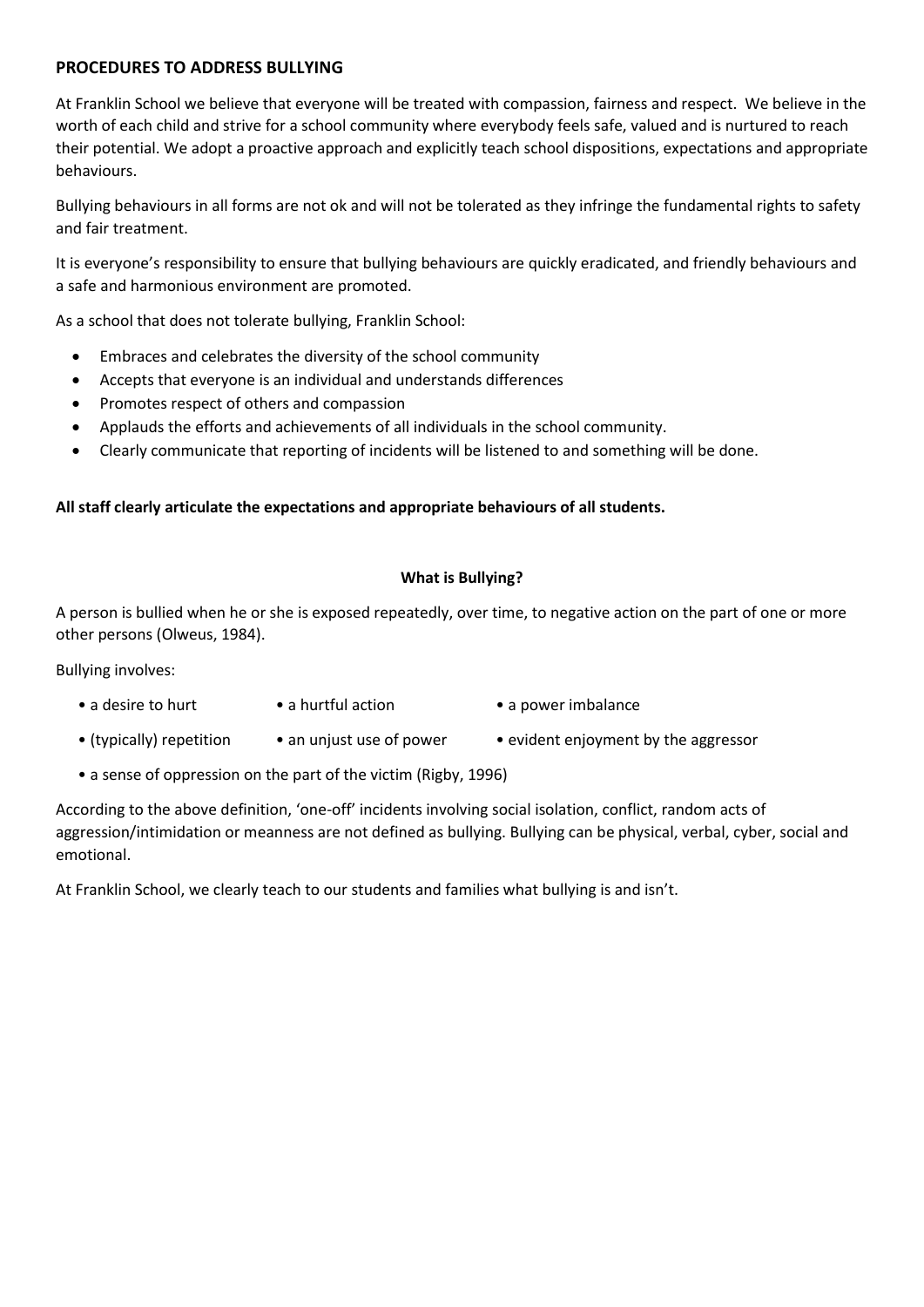

#### **Responsibilities**

| <b>Responsibilities of the</b> | <b>Responsibilities of Staff</b> | <b>Responsibilities of</b> | <b>Responsibilities of</b>   |
|--------------------------------|----------------------------------|----------------------------|------------------------------|
| Principal                      |                                  | Children                   | <b>Parents/Guardians</b>     |
| • To ensure the                | • To model, educate and          | • To have an               | • To support the School's    |
| expectations of staff,         | discuss appropriate              | understanding of bullying  | <b>Student Anti-Bullying</b> |
| students and                   | behaviours.                      | and bullying behaviours.   | Guidelines and               |
| parents/guardians are          | • To watch for indicators        | • To appropriately report  | Procedures.                  |
| clear.                         | of possible bullying.            | incidents of bullying      | • To model, educate and      |
| • To monitor the               | • To ensure adequate             | (occurring either to       | discuss appropriate          |
| implementation of school       | supervision of children at       | themselves or another      | behaviours.                  |
| rules and values.              | all times.                       | child).                    | • To watch for indicators    |
| • To develop and               | • To respond to all              | • To help someone who is   | of possible bullying         |
| maintain strong parent         | reported and observed            | being bullied by reporting | (including unwillingness     |
| and community links.           | incidents of bullying, as        | incidents to staff or      | to attend school or talk     |
| • To effectively               | detailed in this policy.         | family members             | about school and             |
| communicate and                | • To teach students the          | • To not bully others      | activities, changes in       |
| promote the school's           | skills that will help build      |                            | personality, disturbed       |
| behaviour management           | their self-esteem and            |                            | sleep, a pattern of          |
| guidelines and                 | empower them to feel             |                            | headaches and stomach        |
| procedures.                    | confident to deal with           |                            | aches, loss of personal      |
| • To ensure that all           | bullying behaviours.             |                            | property).                   |
| members of the school          |                                  |                            | • To encourage and           |
| community are aware of         |                                  |                            | support your child to        |
| and have access to the         |                                  |                            | inform you or a staff        |
| anti-bullying school policy    |                                  |                            | member if they are being     |
| and procedures.                |                                  |                            |                              |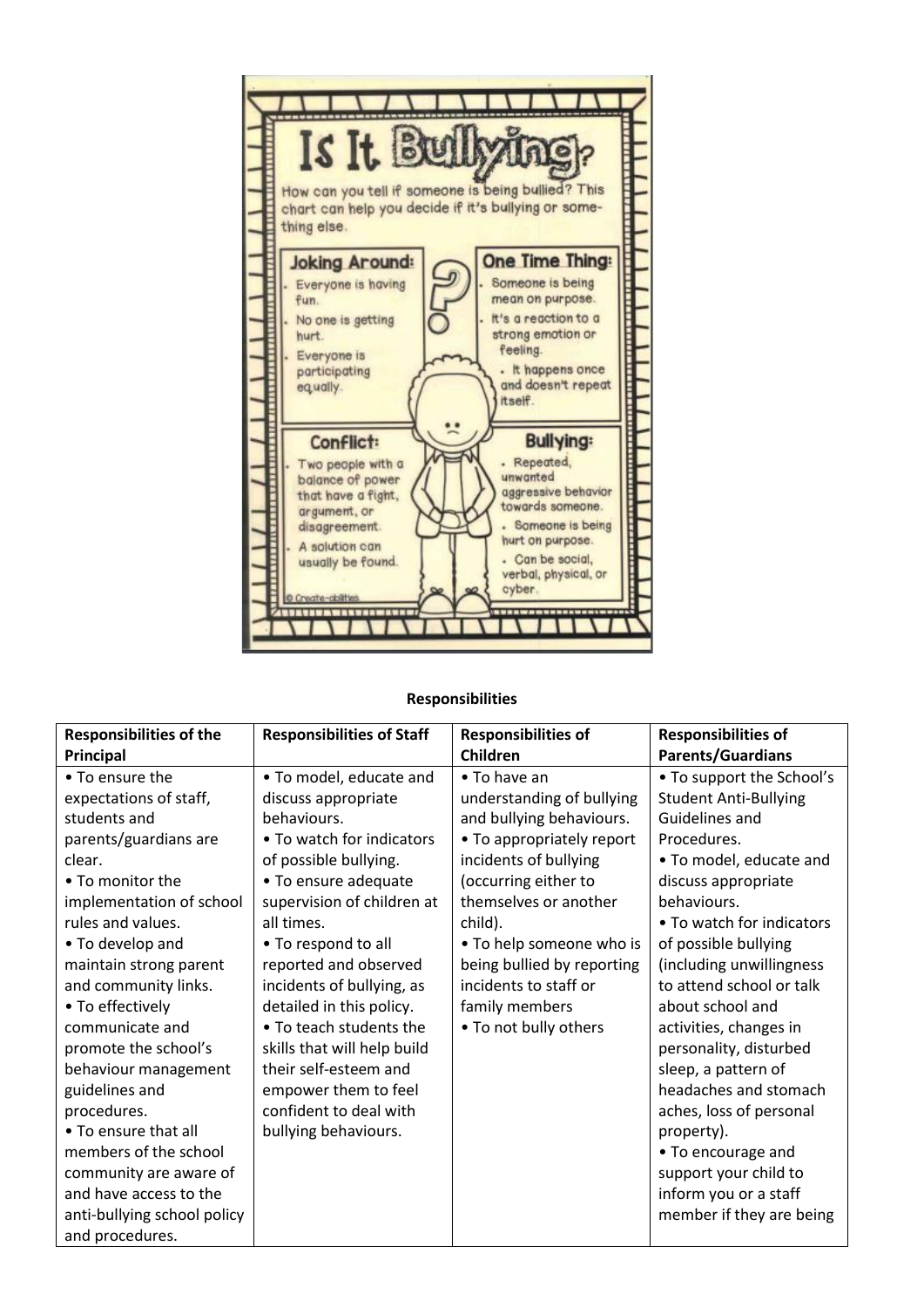| • To respond to each    | bullied or witness         |
|-------------------------|----------------------------|
| incident of bullying in | bullying.                  |
| accordance with the     | • To act appropriately if  |
| procedures detailed in  | your child is found to be  |
| this document.          | the bully.                 |
|                         | • To speak to your child's |
|                         | teacher FIRST if you       |
|                         | suspect or know that       |
|                         | your child is experiencing |
|                         | bullying behaviour         |

## *. Under no circumstance should parents/guardians contact other parents/guardians or children regarding an issue of bullying! All matters should be referred to your child's teacher who will then respond according to this document.*

#### **How will the school respond to bullying?**

When a bullying incident is reported or observed, the following steps will be taken. and the process may be accelerated according to the severity of the incident.

- When a bullying incident is reported, the class teacher will use a 'no blame' and shared concern approach and process in the first instance.
- The teacher will meet separately with the children involved to gain an understanding of what has occurred.
- This information will be recorded and forwarded to the leadership team to be noted and discussed.
- If the incident is deemed not to be bullying, the classroom teacher will monitor the relevant students according to the Wellbeing procedures.
- Where appropriate, the class teacher may utilise an existing bullying survey tool.
- If bullying is identified, the parents/guardians of both the child exhibiting the bullying behaviour, and the victim, will be requested to meet with a member of the leadership team and class teacher. They will be notified of the level and severity of the incident, and its consequences. Discussion of disciplinary procedures and expectations will also occur.
- The matter may be further addressed via mediation, individual counselling or the development of a behaviour management plan.
- Support through the SASSCO (Safe and Supportive Schools Contact Officer) and leadership team will be offered to both children and their families.
- Record of the incident and its management will be kept on file on SAS (Student Administration System)
- Continued bullying would result in an additional action plan being developed, often in conjunction with the SASSCO (Safe and Supportive Schools Contact Officer) and leadership team
- Appropriate consequences would be delivered to the child exhibiting the bullying behaviour, and further dialogue with relevant parents/guardians would occur.
- Additional incident reports would be kept on file as necessary
- If bullying behaviour continues to occur, further meetings with families, the student and the teacher will occur.

#### **We support the victim in the following ways**:

- By offering them an immediate opportunity to talk about their experience with their class teacher, another teacher or a membership of the Leadership Team if they wish
- Informing the victim's parents
- By offering continuing support when they feel they need it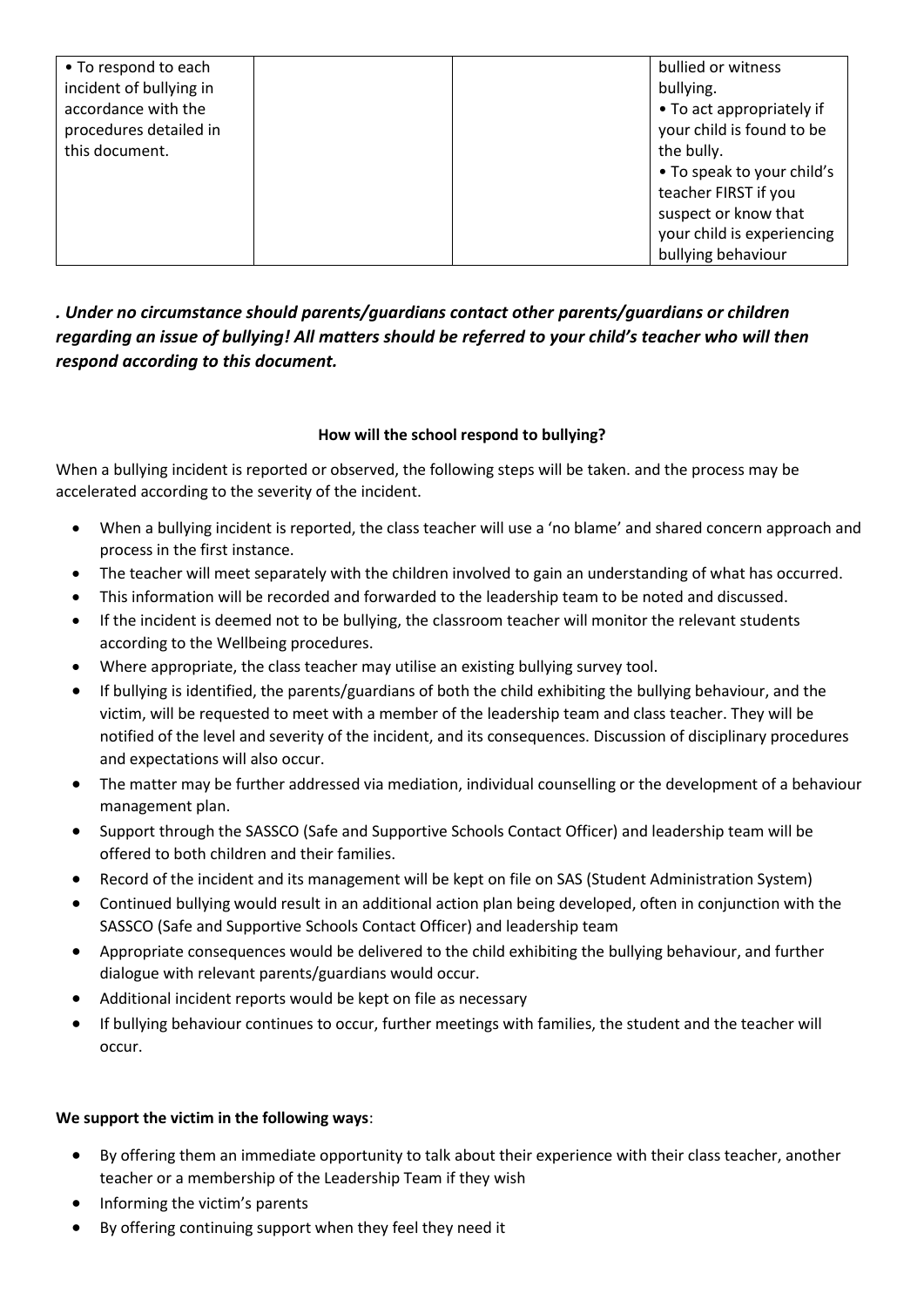- By checking regularly to see how they are feeling
- By taking necessary actions to prevent more bullying

#### **We support the child exhibiting the bullying behaviour in the following ways:**

- By talking about what happened to understand why they became involved
- By involving the child's parents
- By explaining to the child, the procedures at school, the consequences of their behaviour and the expectations for the future
- By enforcing appropriate consequences that are directly linked to the child's bullying behaviour and grounded in the principles of reconciliation, restitution and restorative justice
- By implementing a behaviour monitoring program and continuing to monitor the child
- Offering processes of repairing and rebuilding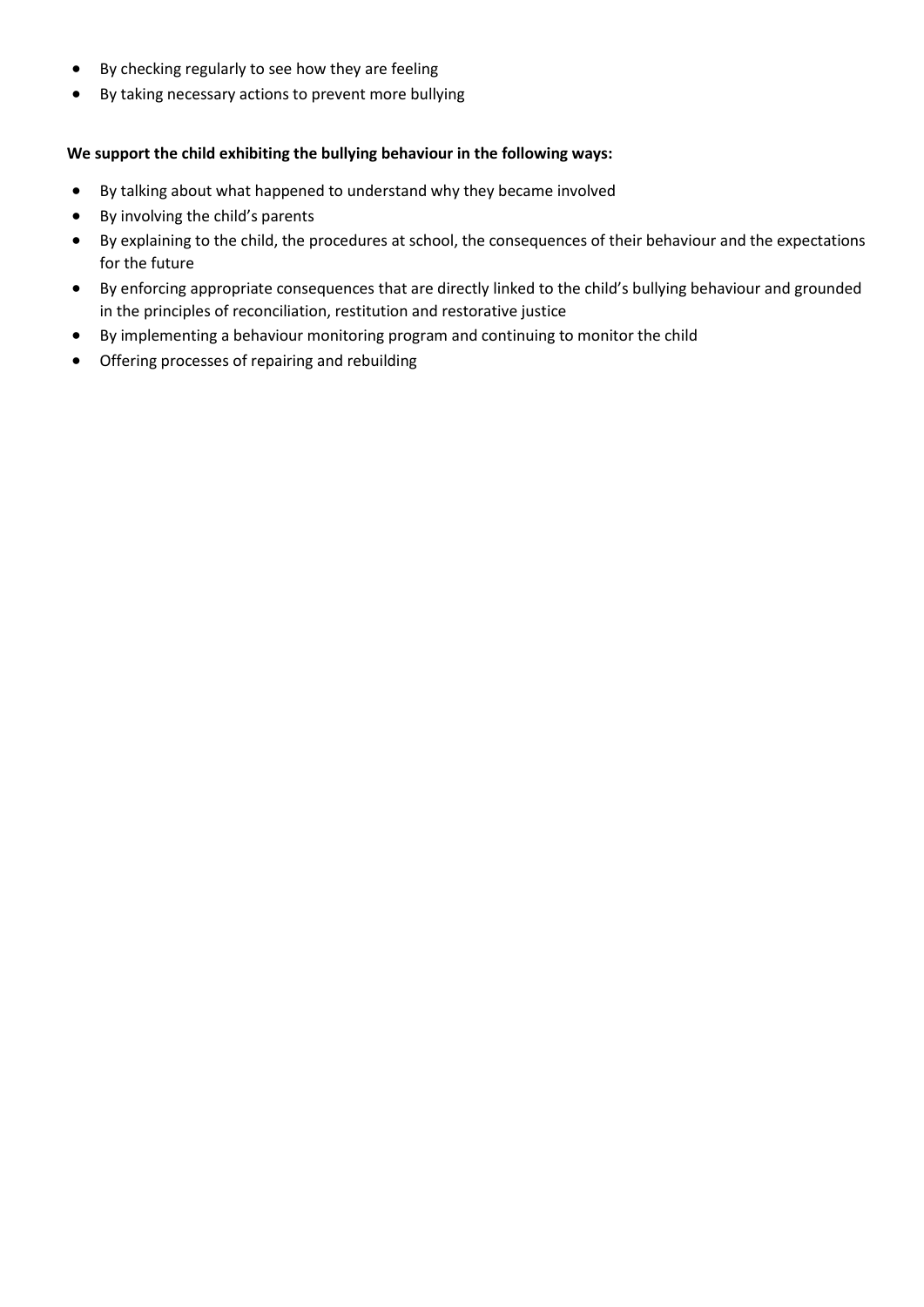#### **SAFE AND SUPPORTIVE SCHOOLS PROCEDURE A**

#### PREVENTING AND ADDRESSING BULLYING, HARASSMENT AND VIOLENCE IN CANBERRA PUBLIC SCHOOLS

#### **Publication date: 9 November 2016**

#### **1 OVERVIEW**

- 1.1 This procedure applies to all school staff, parents/carers and students attending Canberra Public Schools and all other Education Directorate (the Directorate) staff.
- 1.2 Canberra Public Schools are safe environments in which to work and learn. The Directorate is committed to promoting the health and wellbeing of all staff and students ensuring that schools are safe and supportive.
- 1.3 Principals have a responsibility to ensure safe and supportive school procedures are in place. These procedures should include mechanisms for:
- 1.3.1 reporting incidents (by students, parents, carers and school staff);
- 1.3.2 intervening in incidents (by students, parents, carers, teachers and other school staff);
- 1.3.3 ensuring students, parents/carers, teachers and other schools staff are supported to seek assistance;
- 1.3.4 providing professional learning for school staff; and
- 1.3.5 ensuring school staff understand and fulfil their responsibilities to make a report where there is evidence of abuse or neglect, in line with mandatory reporting responsibilities under the *Children and Young People Act 2008* and in line with the *Child Protection and Reporting Child Abuse and Neglect in ACT Public Schools* policy and procedure.
- 1.4 All members of a school community are responsible for contributing to a safe and supportive school environment where bullying, harassment and violence are not tolerated.

#### 2 **RATIONALE**

- 2.1 There is a strong interconnection between student safety, student wellbeing and learning. Effective student learning and wellbeing is promoted through a safe and inclusive school climate in which students, families and staff feel a sense of belonging.
- 2.2 This procedure outlines the responsibilities all schools have to prevent and address bullying, harassment and violence.

#### 3 **DEFINITIONS**

- 3.1 In addition to the definitions detailed in the overarching *Safe and Supportive Schools* policy and *Critical/ Non-Critical Incident Management and Reporting policy*, the following definitions are specific to this procedure.
- 3.2 A **bystander** is a person or group of people who witness or know about any type of bullying or harassing behaviour and are not directly involved. Any member of the school community can be a bystander and can act to prevent or stop bullying, harassment and violence.
- 3.3 **Bullying** (refer to the policy)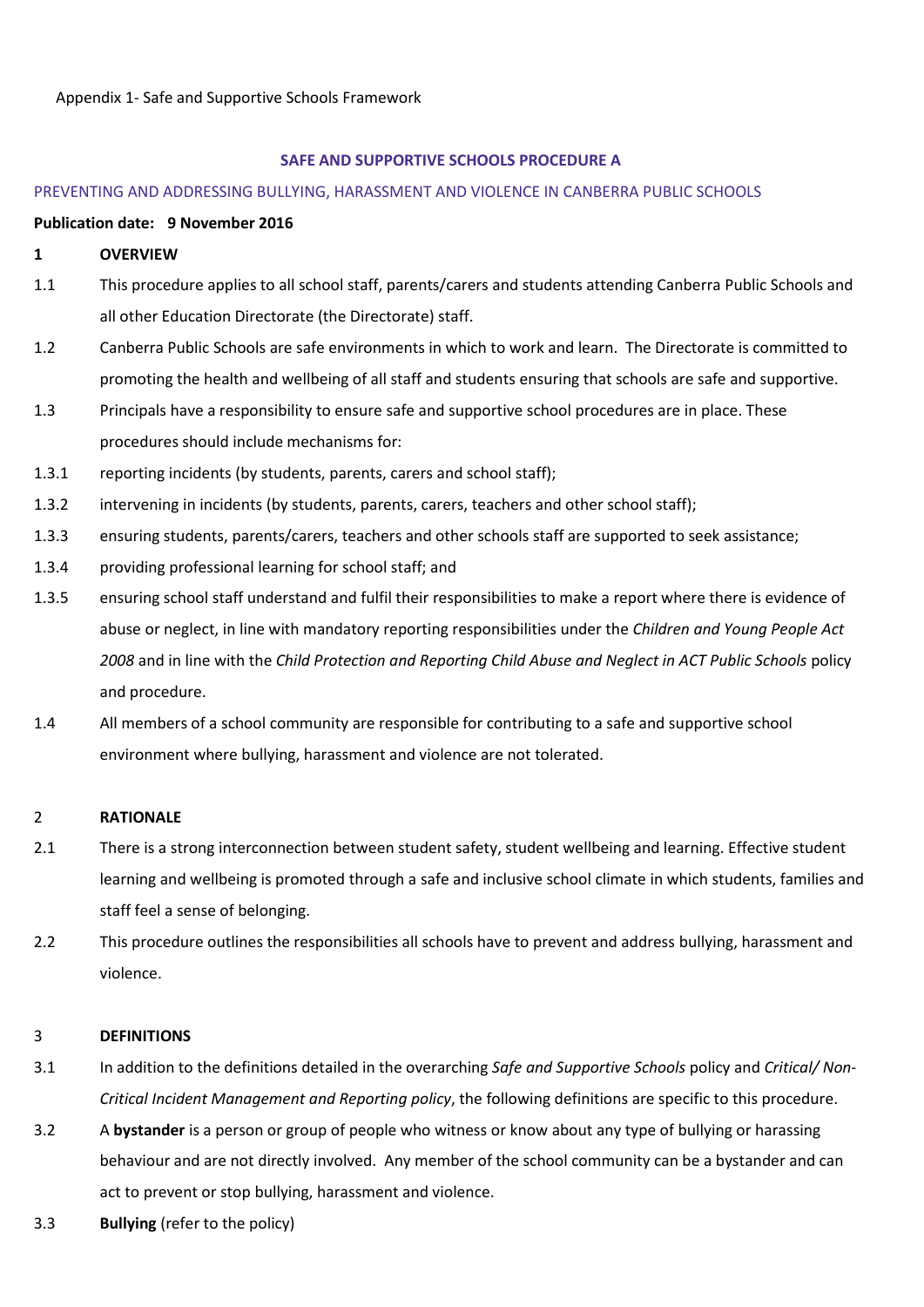- 3.3.1 **Covert bullying** describes a set of non-physical bullying behaviours that are more subtle or easier to hide than other forms of bullying. Covert bullying behaviours may include threats to an individual's reputation and/or sense of safety, threatening gestures, manipulation, spreading rumours or repeatedly ostracising others. These bullying behaviours aim to inflict harm by reducing a person's connection to peers. Covert bullying behaviours are unacceptable.
- 3.3.2 **Physical bullying** is repetitive, unwanted, physical contact or threats of unwanted physical contact with a person, group of people or their property. It can include hitting, kicking, pinching, pushing or tripping. Physical bullying behaviours are unacceptable.
- 3.3.3 **Verbal bullying** is repetitive spoken or written comments directed at a person or group of people. It can include using put-downs, name-calling and insulting language. Verbal bullying behaviours are unacceptable.
- 3.4 **Gender based violence** refers to any "harm that is perpetrated against a person's will, and that results from power inequalities that are based on gender roles… this may include violence that results in, or is likely to result in, physical, sexual or psychological harm or suffering to women, including threats of such acts, coercion or arbitrary deprivations of liberty, whether occurring in public or in private life" (United Nations, 1993). While gender-based violence against men does exist, violence against women has a significantly greater incidence and is not something occurring to women randomly, but rather an issue affecting them because of their gender. For this reason the term "Gender-based Violence" is often used interchangeably with the term "Violence against Women".
- 3.5 An **intersex** person is a person who has physical, hormonal or genetic features that are not fully female or fully male; or a combination of male or female; or not female or male. When necessary, specific reference should be made to '**intersex**', an '**intersex person**', and '**intersex people**'.
- 3.6 **Primary Prevention** uses environmental and system-level strategies, policies and actions to prevent a health risk; it aims to effect social, behavioural and attitudinal change. Primary prevention activities are focused on populations rather than individuals and can occur in a range of social settings, including the Education setting. Primary prevention approaches are usually described as universal approaches.
- 3.7 **Racism** refers to any belief, attitude, behaviour or practice that reflects an assumption, stated or implied, of superiority of one cultural group over another. It is expressed through prejudice, discrimination and harassment. It can be obvious (overt) or hidden (covert) and directed against individuals or groups. Racism can also be institutionalised into policies, practices and structures. Racism is directed towards individuals or groups on the basis of their culture, colour, descent, nationality, and/or ethnicity. It can be based on actual or supposed features of body, culture, language, religion, history or other attributes.
- 3.8 **Racial harassment** can be verbal, physical or written. It is any unwelcome comment or conduct including threats, abuse and insults towards a person (or persons) based on their culture, nationality or ethnicity or a characteristic belonging to, or generally believed to belong to, a particular group. Racial harassment can be directed towards individuals or groups. If these words or actions are repeatedly directed towards the same person it is called racial bullying.
- 3.9 **Sexual assault** and **sexual abuse** is any unwelcome sexual contact. Sexual assault or sexual abuse are criminal offences.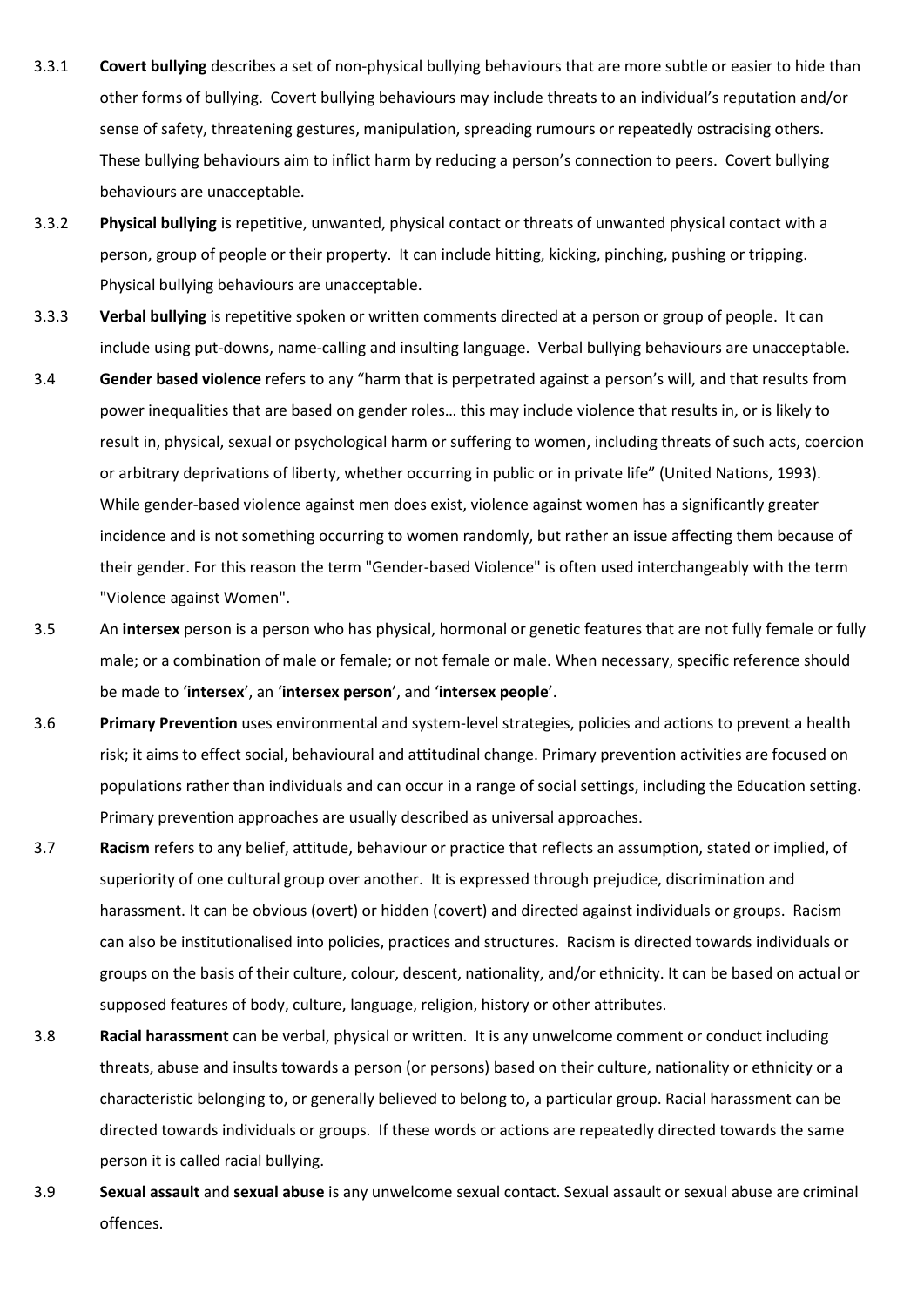- 3.10 **Sexual harassment** can be verbal, physical or written. It is any unwelcome comment, advance, request or other unwelcome conduct of a sexual nature which makes a person or group feel offended, humiliated or intimidated.
- 3.11 **Trans:** The term 'trans' is a general term for a person whose gender identity is different to their sex at birth. A trans person may take steps to live permanently in their nominated sex with or without medical treatment.
- 3.12 **Social Data** is a term that refers to data that reflects behavioural and social information about students. Examples of this type of data include: suspension, attendance, surveys and student safety information.
- 3.13 A **weapon** is an object designed or used for intentionally inflicting or threatening to inflict bodily harm or physical damage.

#### **4 LEGISLATION**

- 4.1 The legislation underpinning these procedures relates to students and to those working in education contexts. Commonwealth and ACT legislation firmly establish the principles of equality and non-discrimination in Australian law. This procedure builds on these fundamental principles and seeks to reduce inequality of access to education by strengthening the education and engagement of all children and young people.
- 4.2 The *Education Act 2004 (ACT)* applies these principles in relation to the government school system. Section 18(a) in Part 3.1 of the *Education Act 2004 (ACT)* establishes that "the ACT government school system is based on the principles of equity, universality and non-discrimination".
- 4.3 This procedure is consistent with the foundational principles of the *Education Act 2004 (ACT)*, *Education and Care Services National Law Act 2011* (ACT) and the obligations imposed on public authorities by the *Human Rights Act 2004* (ACT), *Discrimination Act 1991* (ACT), *Disability Discrimination Act 1992* (CTH), *Racial Discrimination Act 1975* (CTH), *Sex Discrimination Act 1984* (CTH) and the *Information Privacy Act 2014* (ACT).
- 4.4 All school community members are expected to comply with Australian law including the *Crimes Act 1900* (ACT), especially in relation to unlawful behaviour involving weapons, alcohol, drugs, dangerous acts, vandalism, violence, harassment, digital technology and sexual misconduct.

#### **5 PROCEDURES**

- 5.1. All Directorate staff will assist to develop a culture of respect through demonstrating and modelling respectful communication and behaviour in their interactions with other staff, students, families and other school visitors.
- 5.2. All Directorate staff will model behaviour and contribute to intentionally developing student's critical thinking skills to promote a culture of equality. For example, challenging stereotypes, not tolerating discrimination and understanding the impact language can have in building or impeding respectful relationships.
- 5.3. All Directorate staff will develop an awareness that a primary prevention approach including building students' skills to develop respectful relationships can have far reaching effects. For example, promoting gender equality and respect can assist to prevent gender based violence.
- 5.4. Principals must ensure that schools are organised in a way that properly provides a duty of care and to have procedures that reduce the likelihood of bullying, harassment and violence occurring.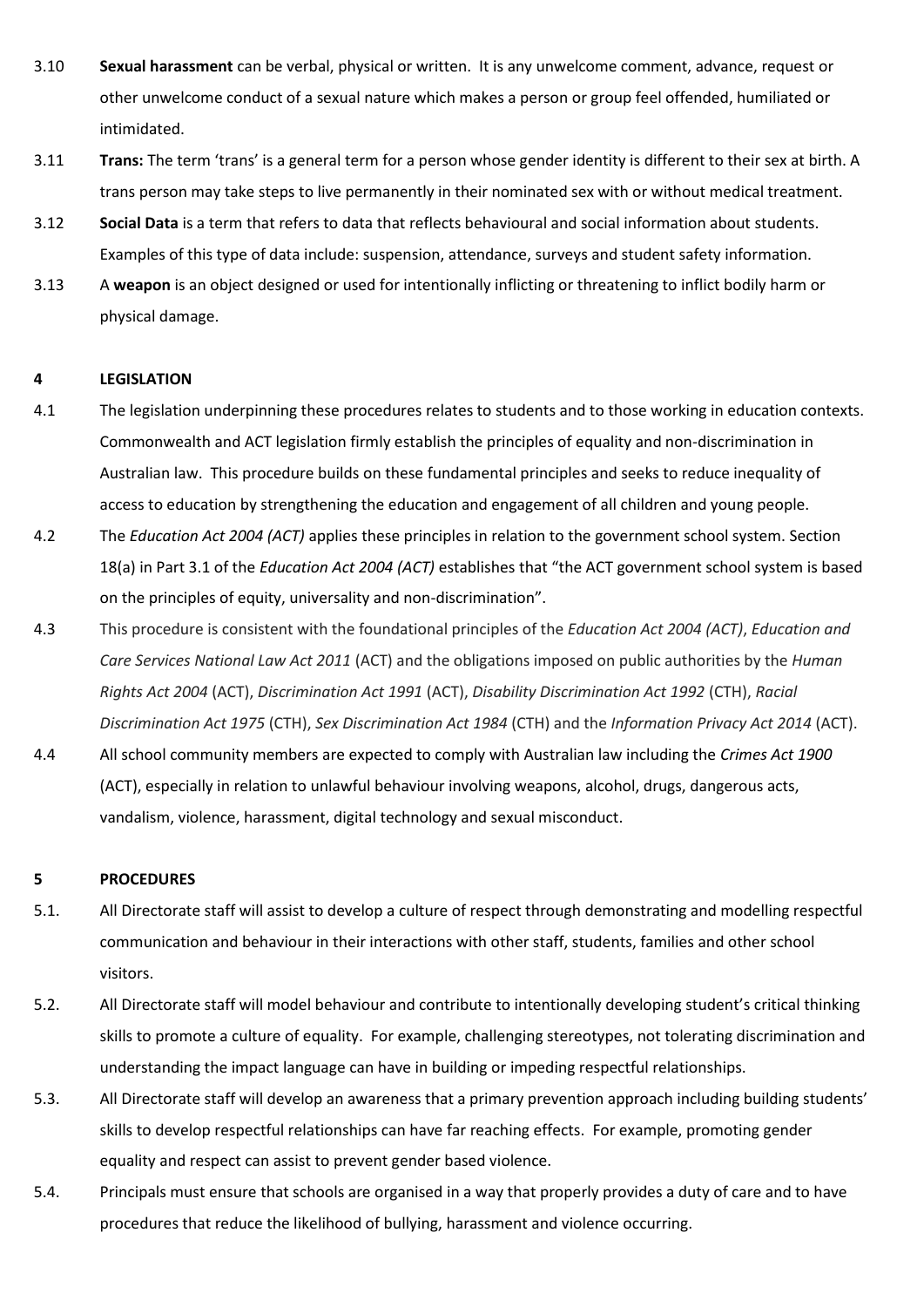- 5.5. Principals must establish a regular meeting to monitor the learning and wellbeing progress of students. The meeting will identify and coordinate the support mechanisms required to meet the educational, pastoral care, safety and health needs as well as coordinating planning and review processes. This meeting will provide an avenue for teachers to discuss and develop plans for a particular student's learning and wellbeing needs, as well as identifying issues that may be affecting groups of students in the school. Please also refer to the *Students with a Disability: Meeting their Educational Needs* policy.
- 5.6. When planning, principals must actively respond to particular groups who may be at particular risk of bullying, harassment or violence, such as students who are same sex attracted, intersex or trans, have a disability or belong to diverse racial, national or cultural groups.
- 5.7. Schools must have clear procedures for staff to address bullying (including cyber bullying), harassment and violent behaviours.
- 5.7.1 Staff, students and the wider school community will be consulted in the development and review of these school procedures.
- 5.7.2 Schools will use data to inform the review of these procedures.
- 5.8 Schools will develop and document a bullying and violence response procedure to be implemented for students who repeatedly display these unacceptable behaviours.
- 5.9 Schools will report the possession of a weapon that is designed to inflict bodily harm or physical damage to the police.
- 5.10 Schools will develop and document a support procedure to assist students who have been subjected to bullying (including cyber bullying), harassment and violence.
- 5.11 Schools will include developmentally appropriate teaching and learning activities that increase the social skills and problem solving skills of students, including bystander behaviour; and extends their understanding and valuing of diversity.
- 5.12 Schools will use the Australian Curriculum to plan for and guide students' development of the general capabilities, including personal and social capability and intercultural and ethical understanding, in school and classroom learning.
- 5.13 Schools will provide staff with training to identify and respond to bullying, harassment and violent behaviours.
- 5.14 Schools will maintain awareness raising activities to periodically reaffirm the school community's commitment to address bullying, harassment and violence.
- 5.15 Schools will identify at least one female and one male Safe and Supportive Schools Contact Officer (SASSCO) for students. Where there is a large student population, a further male and female SASSCO will be identified. The SASSCO will respond to complaints from and provide support to students who have experienced bullying, racial and sexual harassment. SASSCOs will be provided training to support them in their role.
- 5.16 Schools will record incidents of bullying, homophobic, transphobic, sexual and racial harassment on the designated system wide student administration system. These records will be used to analyse patterns of issues in schools and ensure that students are not being targeted repeatedly.

#### **6 PROCEDURE OWNER**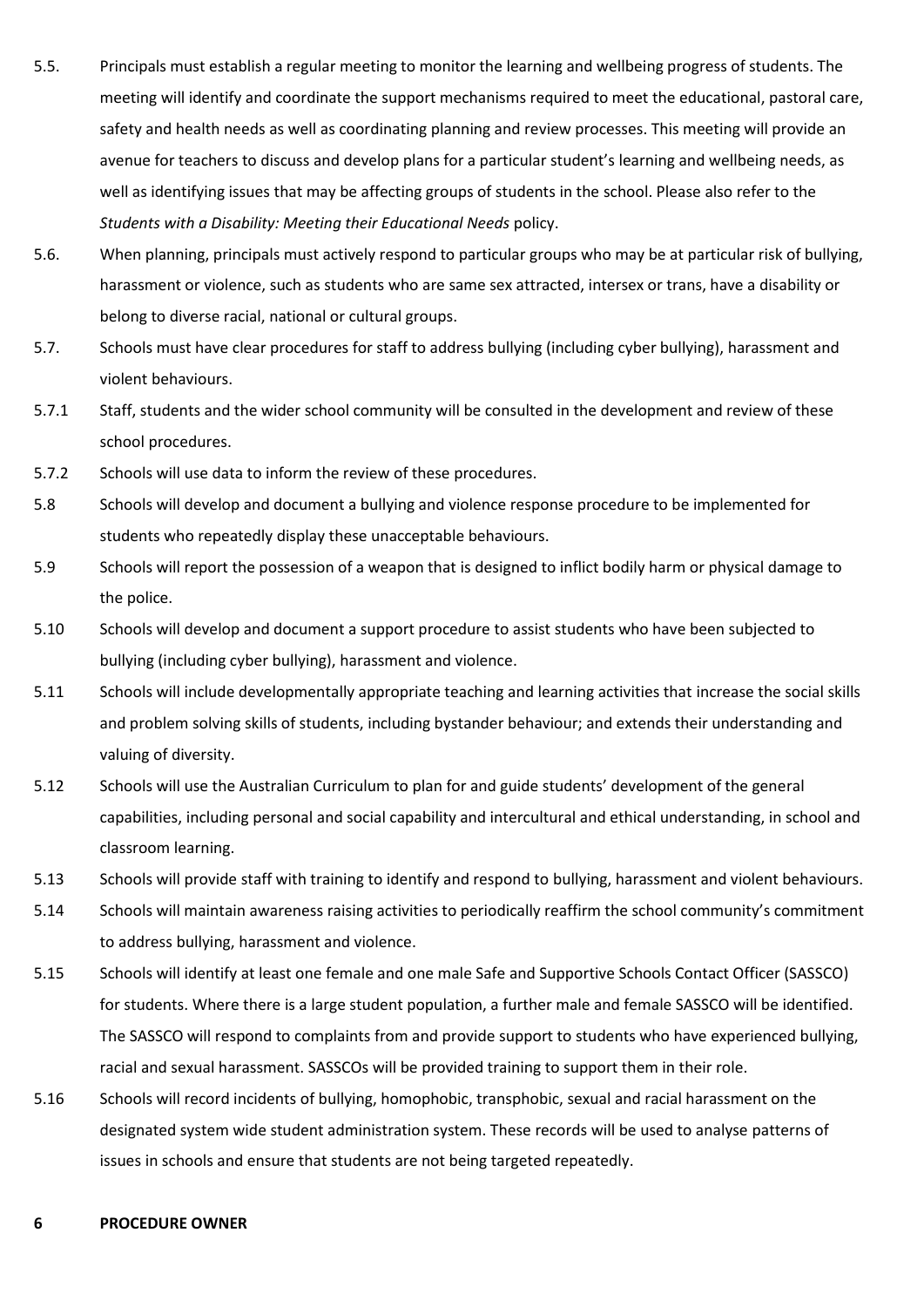#### **7 RELATED DOCUMENTS**

*Beyond the Binary: legal recognition of sex and gender diversity in the ACT Child Protection and Reporting Child Abuse and Neglect in ACT Public Schools Complaints Resolution policy Critical/ Non-Critical Incident Management and Reporting policy Managing Behaviours Safely - A Risk Management Approach National Safe Schools Framework Playground Supervision of Students Policy Safe and Supportive Schools policy Student Accidents / Incidents Policy Suspension, Exclusion and Transfer: ACT Public Schools policy Students with a Disability: Meeting their Educational Needs*

#### **SAFE AND SUPPORTIVE SCHOOLS PROCEDURE B**

#### SAFELY RESPONDING TO COMPLEX AND CHALLENGING BEHAVIOUR IN CANBERRA PUBLIC SCHOOLS

#### **Publication date: 2016**

#### **1 OVERVIEW**

- 1.1 This procedure applies to all students attending Canberra Public Schools and all other Education Directorate (the Directorate) staff.
- 1.2 Canberra Public Schools are safe environments in which to work and learn. The Directorate is committed to promoting the health and wellbeing of all staff and students by ensuring schools are safe and supportive.

#### 2 **RATIONALE**

- 2.1 Occasionally, students may behave in a way that threatens the safety of themselves or others. Incidents involving violent or dangerous behaviour can cause distress and physical injury for the students involved or witnessing the incident, their parents or carers and staff members.
- 2.2 Clear school procedures and practices based on school community consultation, as well as, staff preparation, planning, training and supervision are needed to respond effectively to potential or imminent dangers. Clear procedures and practices enable staff to manage a situation in a way that seeks safer outcomes for the individual concerned, themselves and others. They also provide clarity for new staff and provide consistency and predictability for students in relation to how behaviour is responded to in the school environment.
- 2.3 A focus on positive, proactive and preventive strategies for behaviour support will lead to improved long-term outcomes and reduce the need for reactive and restrictive practices. The aim of this procedure is to: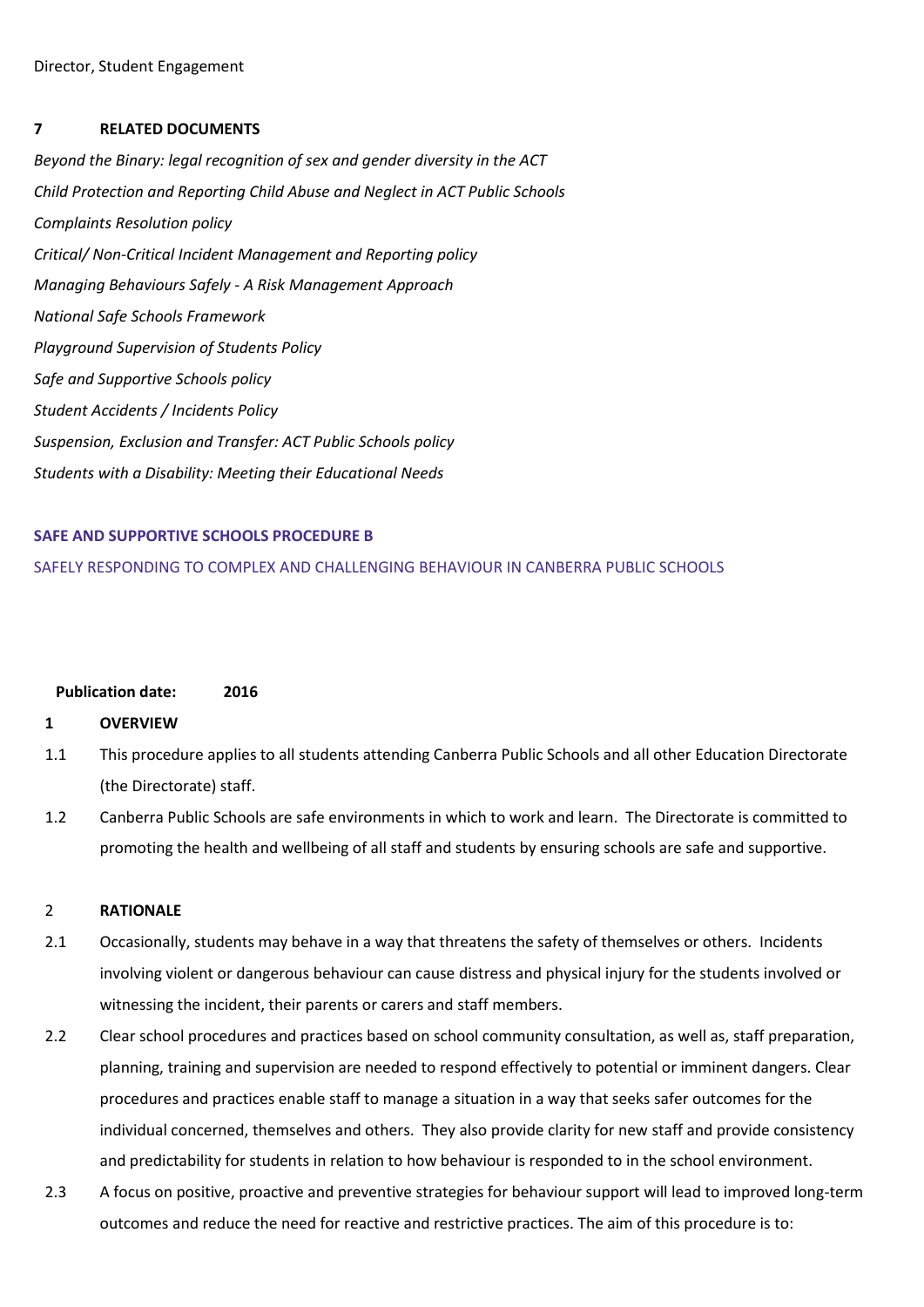- 2.3.1 assist schools to develop proactive strategies designed to safely support behaviour change and prevent the occurrence of challenging behaviours;
- 2.3.2 reduce the necessity for protective action, including restrictive practice through the development and use of preventative strategies;
- 2.3.3 ensure that when a student is displaying chronic patterns of challenging behaviour, responses to support positive behaviour change are put in place through the use of a Positive Behaviour Support Plan;
- 2.3.4 ensure that when responses are developed to manage aggressive or violent student behaviour that they are recorded in a Protective Action Plan, which will accompany the primary document, the Positive Behaviour Support Plan;
- 2.3.5 ensure that when the use of protective action is potentially required, there is prior planning and training to ensure safer outcomes for everyone involved;
- 2.3.6 advise principals of the procedures to follow after the use of protective actions; and
- 2.3.7 advise of the planning, approval and reporting processes required when a restrictive practice is included in a Protective Action Plan.

#### **3. DEFINITIONS**

- 3.1 In addition to the definitions detailed in the overarching *Safe and Supportive Schools* policy and *Critical/ Non-Critical Incident Management and Reporting* policy, the following definitions are specific to this procedure.
- 3.2 **Behaviour support** refers to the intentional strategies used by teachers to support students to learn and demonstrate social expectations for desirable behaviour. When teachers consciously plan, model and implement strategies that structure or modify the environment, foster positive relationships or explicitly teach social and emotional skills, they are providing behaviour support to their students.
- 3.3 **Case Coordination** is a process that includes communication, information sharing, collaboration and involves activities that ensure families, the student (where appropriate), school staff, Directorate support staff and relevant agencies are involved in developing, implementing and monitoring plans to support a student. It can also involve directly arranging access; reducing barriers to obtaining services; and establishing linkages.
- 3.4 **Functional Behaviour Analysis (FBA) -** in the school context is a problem-solving process for understanding and addressing student problem behaviour. It utilises a variety of techniques to gather data which identifies the purpose/s of a specific behaviour, the conditions /environmental variables in which the behaviour is occurring; and to identify strategies to help school staff to develop programs and select interventions to directly address the problem behaviour and facilitate more appropriate behaviour to meet the person's needs.
- 3.5 An **incident** is an unexpected or unanticipated event. It may be: **critical -** causing severe impact such as significant disruption to the school routine or threat to safety of students and staff; or **non-critical** – outside the accepted social norm, for which the school has strategies and procedures in place to manage with little or no external assistance.
- 3.6 An **Individual Learning Plan (ILP)** identifies the student's individual needs, pathway, goals and priorities for learning. An ILP is designed by teachers in collaboration with parents/carers, relevant professionals and the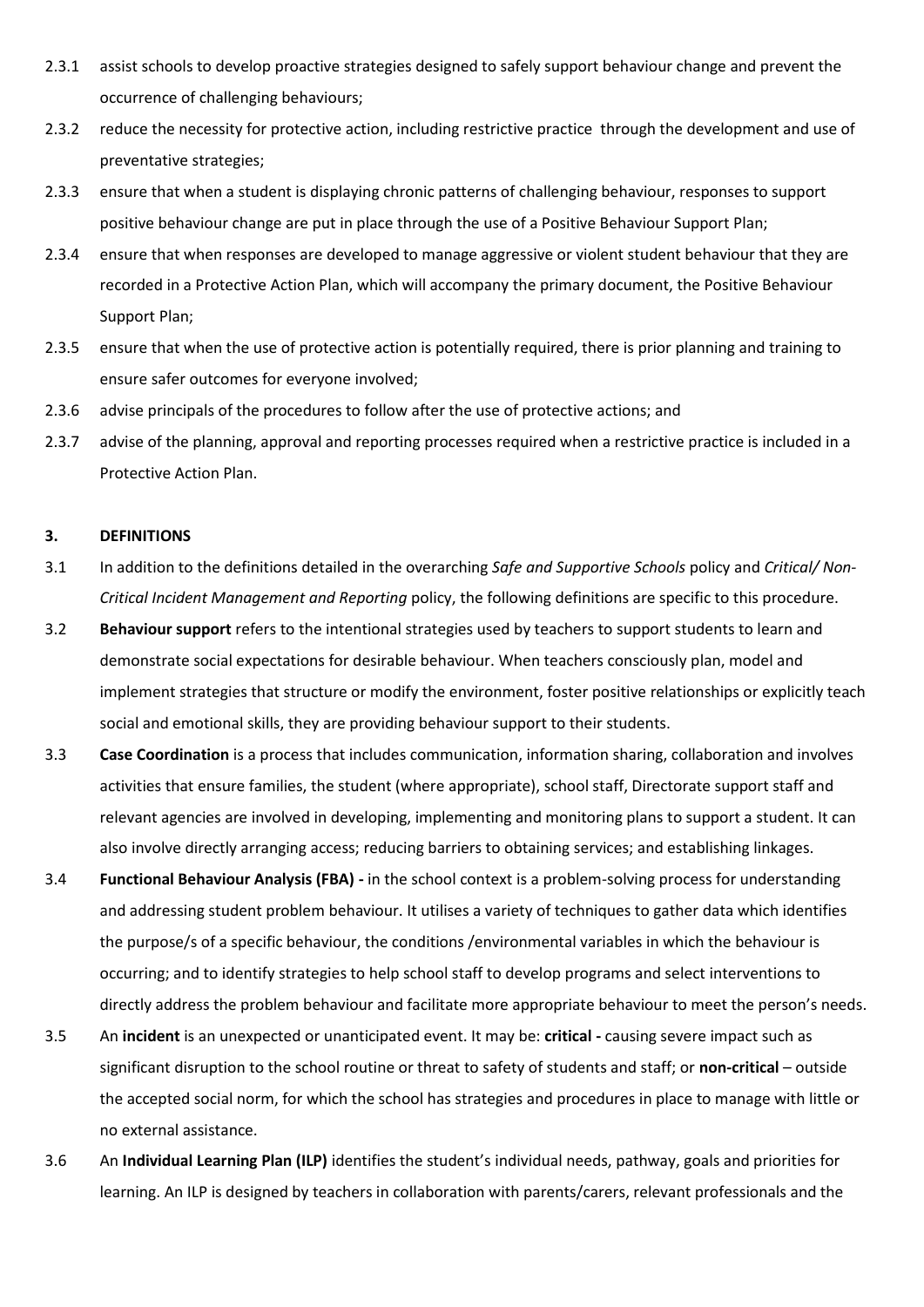student where appropriate; to inform the planning, delivery and evaluation of the student's personalised learning program. ILPs are regularly monitored and evaluated depending on the individual student's context.

- 3.7 **Non-physical intervention** describes all methods of student support that do not include or require physical contact between a staff member and a student
- 3.8 **Prone Restraint** involves an individual being placed face-down on the ground and being held in place by at least one other individual. As well as resulting in trauma to the individual and potential injury to the attendants, it is a highly dangerous manoeuvre. Use of prone restraint is prohibited in Canberra public schools.
- 3.9 **Time out or Withdrawal:** For the purposes of this procedure, Time out or Withdrawal refers to time away from classroom activity in a calming area where doors are not locked and a student is not prevented from leaving. Withdrawal may be teacher or self-directed.

#### **PROCEDURES**

#### 4 **Planning and Prevention**

- 4.1 Principals must ensure that schools are organised in ways that provide duty of care and have procedures that reduce the likelihood that protective actions may be required.
- 4.2 This may be achieved through the development and implementation of appropriate strategies for students that:
	- use a whole school, consistent approach to positive behaviour;
	- foster strong teacher-student relationships;
	- develop staff skills and capacity to respond to behaviour;
	- focus on student-centred practice;
	- facilitate environments, including physical space, conducive to student learning;
	- interpret behaviour as a communication attempt and support students to communicate needs in a different way;
	- involve students (using their preferred method of communication) and parents/carers in planning appropriate support;
	- develop Positive Behaviour Support Plans for students requiring targeted support;
	- include risk assessments for students at high risk of potentially harmful behaviour;
	- include regular opportunities for review and reflection, at least once a term, to ensure continuous improvement in meeting the needs of students.

#### **5 Behaviour Support Planning**

- 5.1 Students who have demonstrated a pattern of behaviour that requires individualised planning and strategies to support their behaviour in the school environment should have a Positive Behaviour Support Plan developed.
- 5.2 Behaviour support planning must be done in collaboration with the student, the student's parent/carer and where the student is in the care of the Director-General of the Community Services Directorate*,* their delegate. Involved professionals, including professionals external to the Directorate, should be consulted.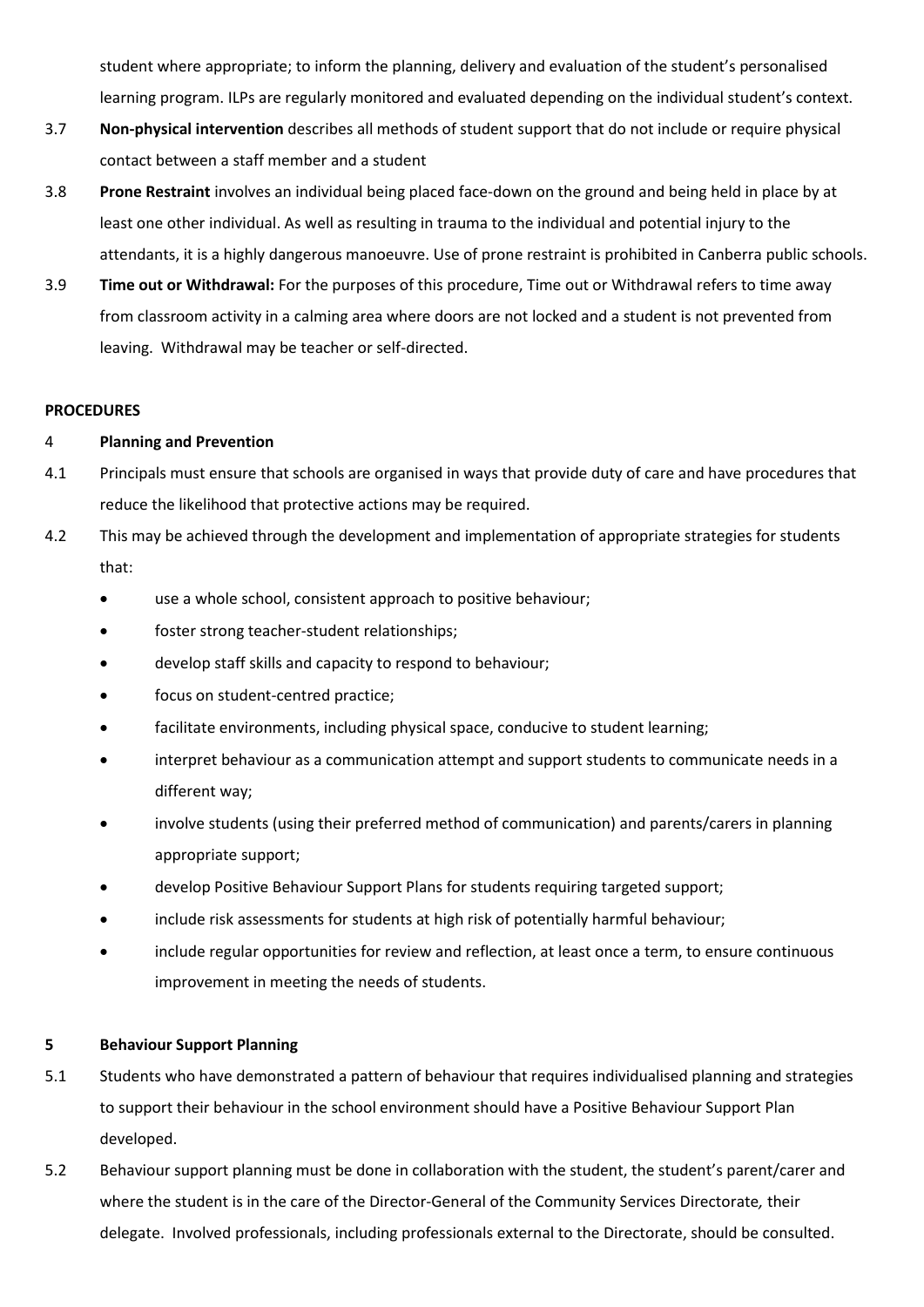- 5.3 A Positive Behaviour Support Plan should explicitly describe proactive strategies that school staff and the student can use to help develop positive behaviours as well as de-escalation strategies to safely respond to challenging behaviour.
- 5.4 Behaviour support planning should be based on data collected, and for students with patterns of severe behaviours, data should be obtained through Functional Behaviour Analysis to determine the reason for the behaviour.
- 5.5 Staff with appropriate skills, expertise and experience should be involved in developing Positive Behaviour Support Plans for individual students. In addition to involving parents/ carers, planning could include a psychologist, an appropriate Network Student Engagement Team member, and other professionals as required.
- 5.6 Depending on Safety Concerns, a risk assessment may support the development of a Positive Behaviour Support Plan (refer to Managing Behaviour Safely: A Risk Management Approach).
- 5.7 Once a Positive Behaviour Support Plan is developed, a copy must be kept at the school on the student file and a copy provided to the parent/ carer.

#### **6 Protective Action**

- 6.1 Risk of harm can never be eliminated, but where it can be reasonably foreseen, staff have a legal responsibility under the Work Health and Safety legislation and under common law to take action to reduce the risk of harm to an individual or group. School staff have a responsibility to provide duty of care as described in the *Supervision of Students on Schools Sites* policy. Threatening or reckless behaviour must be managed to minimise harm to those concerned, which may necessitate *protective action*.
- 6.2 When dealing with situations that require protective action, the duty of care responsibilities of staff does not mean that the safety of one individual automatically overrides the safety of others (including staff members) placed at risk.
- 6.3 Protective action must only be used to reduce the level of risk to an individual's safety or the school community. Protective Action may include non-physical interventions, such as relocating students to an alternative location away from potential harm. Sometimes as a last resort, protective action may involve a physical restraint which is considered a *restrictive practice.*

#### **7 Protective Action involving Restrictive Practice**

When protective action involves a *restrictive practice* a number of concepts must be carefully observed and applied:

- 7.1 Any action that involves the restriction of choice and movement must be commensurate with the duty of care to the student and be **reasonable, proportionate and necessary** to the level of risk presented to all involved.
- 7.2 Restrictive practices such as physical restraint or seclusion are only used as a last resort, for the minimal amount of time possible and with clear supervision;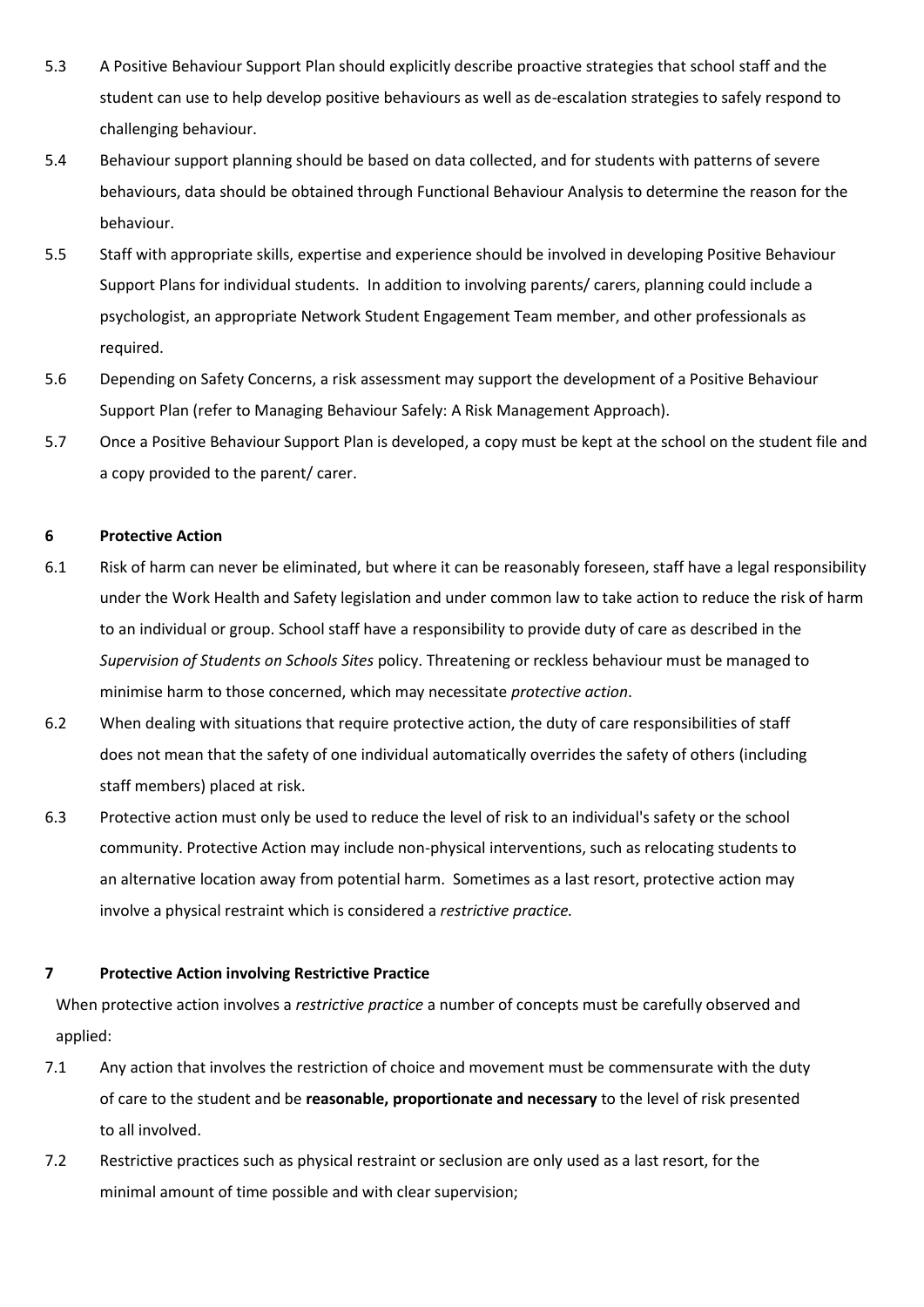- 7.3 If a physical restraint is considered necessary, developmentally appropriate, non-physical interventions should be exhausted first. These may include but are not limited to:
	- Giving short verbal instructions (such as directions to a safe place)
	- Talking quietly and in an even tone to calm or reassure a student
	- Giving students time out/ withdrawal in a quiet supervised space to cool down
	- Moving other students away from the risk
	- Sending a student to request assistance from another staff member
- 7.4 In extreme situations where a person is at immediate risk of serious harm it may not be possible to exhaust other interventions and a physical restraint may need to be applied without delay (for example where a student is violently assaulting another student). Restrictive action of this nature could form part of the ACT Government employee's duty of care responsibilities to prevent harm to the student, other students, staff and others.
- 7.5 If a student is secluded as a response to an extreme risk of imminent danger, the student must be closely monitored and supported and the seclusion ended as soon as possible while ensuring safety.
- 7.6 Not all physical contact with students should be considered protective action. In all school settings there can be situations during the routine work of teachers where appropriate physical contact may be utilised to assist or encourage a student. For example:
	- Administering first aid or personal care;
	- Physical therapy;
	- Demonstration of some physical activities (such as gymnastics, to ensure the safety of a student and hand-over-hand learning);
	- Gestures to respond to a student experiencing grief or loss;
	- Gestures to encourage or congratulate a student (for example, a high-five or handshake).
- 7.7 Examples of behaviour that may require protective action that involves physical restraint include:
	- significant violence directed towards others
	- violence that arises from panic, distress or confusion
	- self-directed violence or serious injury from self-harm
	- a student running towards a busy road
- 7.8 In life-threatening or serious situations, the appropriate emergency services should be contacted.
- 7.9 Restrictive Practice must NOT be used:
	- to maintain good order;
	- in response to non-compliance;
	- in response to verbal threats;
	- to prevent property damage (unless there is an immediate threat to the student's or other's safety).
- 7.10 Physical restraint should not be used to:
	- hold, carry a student or block an exit because they will not comply with directions
	- punish, demonstrate power or to restrict movement where there is no risk to safety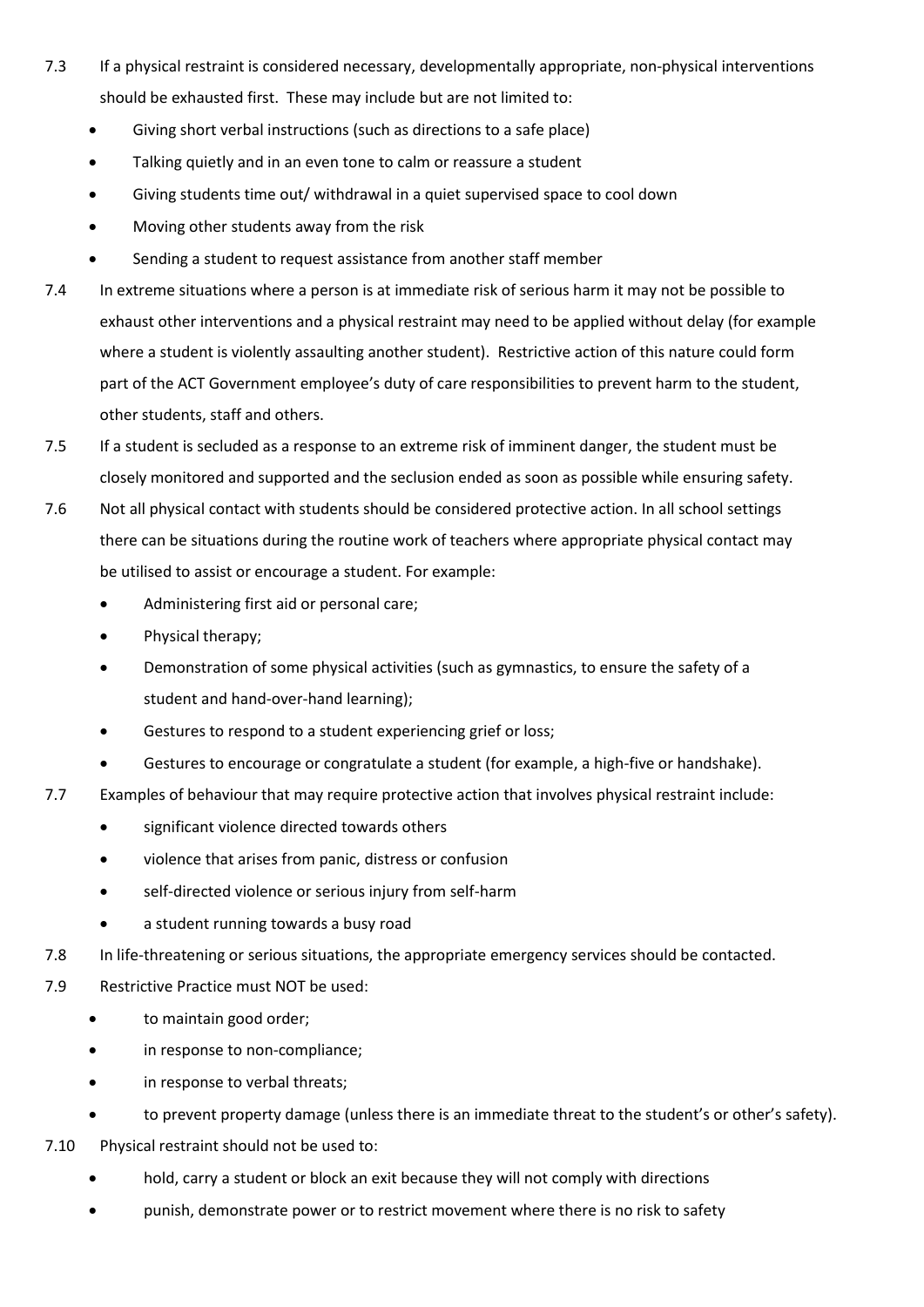• place a child in prone restraint-prone restraint is prohibited in Canberra Public Schools as this is a potentially life threatening form of physical restraint.

When physical force is used in situations where there is no immediate risk of harm to the student or others, this may amount to a criminal assault.

- 7.11 When a restrictive practice such as seclusion or restraint is used, specific reporting after the incident is required, including the development of a Positive Behaviour Support Plan. A Protective Action Plan should be considered if the behaviour is part of a pattern of behaviour. Refer to sections 8 -12 of this procedure.
- 7.12 While restrictive practices will engage the rights of children and young people under the *Human Rights Act 2004*, any limitation on those rights arising from restrictive practice is likely to be demonstrably justifiable—or proportionate— and therefore lawful, provided these concepts have been observed and applied.

#### **8. Protective Action as a Planned Emergency Response**

- 8.1 In addition to protective action occurring as a *one-off event*, it is sometimes necessary to consider *protective action as a planned response* when all other behaviour support strategie*s* have not achieved the outcome of maintaining the safety of the student and/ or others. Protective action may include a restrictive practice such as physical restraint.
- 8.2 Where a restrictive practice is proposed as a planned protective action as an emergency response, it will need to be:
	- preceded by a Risk Appraisal assessment, using the Risk Appraisal Matrix, ie. this should be undertaken first (see *Managing Behaviour Safely - A Risk Management Approach).*
	- documented in a Protective Action Plan as an attachment to a Positive Behaviour Support Plan (refer to section 10 of this procedure)
	- subject to approval processes; (refer to section 11 of this procedure).
	- be reviewed in conjunction with the Positive Behaviour Support Plan at least once per term.
- 8.3 Restrictive practice as a planned protective action requires careful consideration of why this behavioural intervention may be necessary and how it sits in a continuum of other strategies, some of which will be used concurrently. Use of restrictive practice must:
	- **only be used as a last resort and only where there is an imminent risk of injury to the individual or others;**
	- **not replace other behavioural strategies or become the sole strategy;**
	- **involve the least restrictive practice possible, as evidenced by input from appropriate professionals including a psychologist;**
	- **be employed for the minimal amount of time required to address the safety risk;**
	- only involve force that is reasonable, proportionate and necessary to the level of perceived risk (where a physical restraint is involved);
	- only be employed under direct supervision of the student by a school staff member.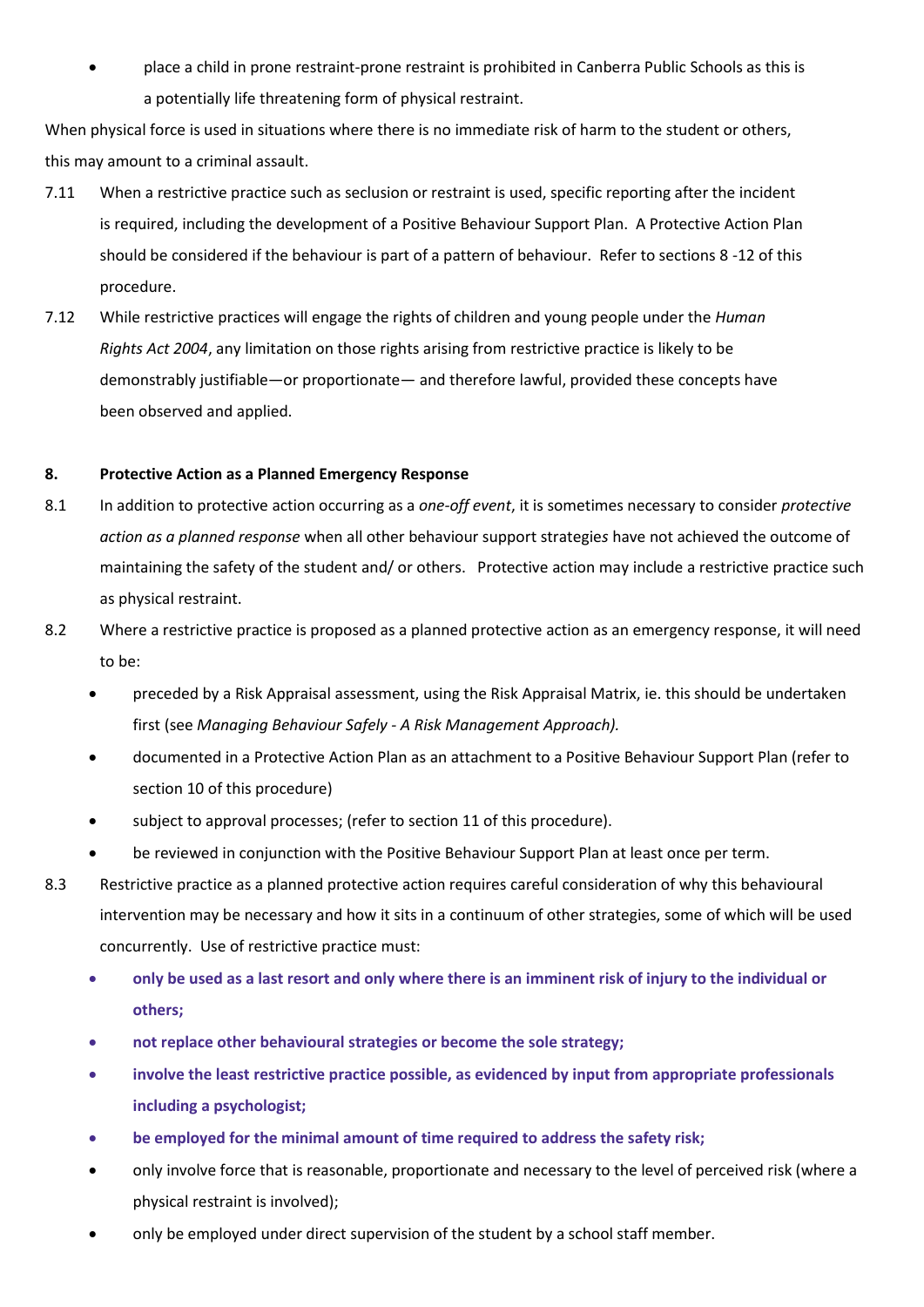- 8.4 When deciding on the use of protective actions, which may or may not include restrictive practice as part of the strategy for managing potentially harmful behaviour, consideration should be given to the following:
	- all interventions are based on knowledge of the individual and their history;
	- the potential impact on staff and students;
	- the welfare and safety of all those involved;
	- only staff trained in the correct use of the planned intervention are to apply it;
	- professional transparency and accountability;
	- all actions are appropriate and acceptable within recognised professional practice e.g. Teachers Code of Conduct;
	- a case coordination approach is used.

#### **9 Cultural and Individual Considerations**

- 9.1 Decisions to use any protective action, including restrictive practice must always take into account the environment, reasonably foreseeable risks and the culture, age, maturity, personal history, understanding and capacity of the individual(s).
- 9.2 Different cultures may have different attitudes and traditions surrounding the concept of appropriate physical contact. It is critical that school procedures account for and staff appreciate culturally specific expectations so that embarrassment or offence can be avoided for everyone, particularly for students.
- 9.3 Some students have experienced severe trauma, such as violence at home. The needs of these students and their families should be taken into account when considering the use of restrictive practice to ensure it does not lead to an increased risk of harm to the student or others.
- 9.4 Students may not be able to express their discomfort about physical contact, particularly if they are highly distressed or agitated. It should never be presumed that a student will respond positively to physical restraint. It is therefore critical staff use restrictive practice with care and consideration.

#### **10 Protective Action Plan documentation**

- 10.1 Agreed protective action procedures including any restrictive practices should be outlined in a Protective Action Plan, which accompanies the Positive Behaviour Support Plan, including information about the circumstances under which they will be used.
- 10.2 The Protective Action Plan must document:
	- advice from appropriate professionals on why the restrictive practice is necessary, illustrating how it is the least restrictive option available;
	- the informed consent of the child's parent or guardian is sought;
	- a plan to reduce or eliminate the use of the restrictive practice, through the use of other positive behaviour support strategies; and
	- details of oversight arrangements and timing for a scheduled review, which will need to occur at least once a term.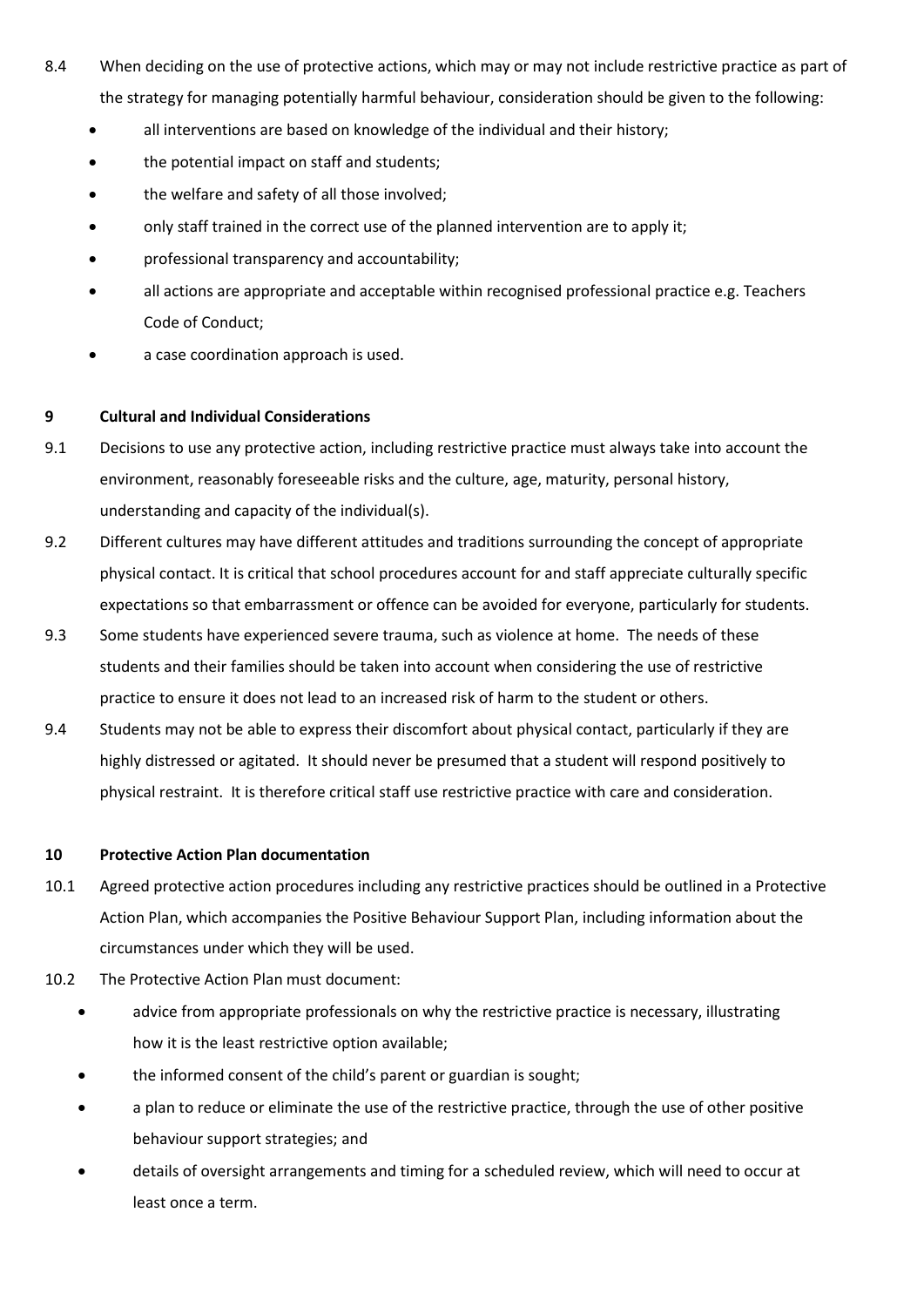- 10.3 The Positive Behaviour Support Plan must correspond to the Protective Action Plan by recording the planned steps for reducing restriction and moving towards appropriate behavioural responses;
- 10.4 All staff who have a protective action role should have general training in behaviour support as well as training in the agreed procedures. Staff should not participate in a restrictive practice if they do not feel they have adequate training in the procedure or if their personal circumstances mean their safety or wellbeing would be put at risk.
- 10.5 It is important to seek parental support for any proposed restrictive practice. The school can seek support from the appropriate School Network Leader to help mediate differences between the school and the parent if there is a difference of opinion.

#### **11 Approval and Review Processes for Positive Behaviour Support Plans and Protective Actions Plans**

- 11.1 The Principal will review and if appropriate approve Positive Behaviour Support Plans with a Protective Action Plan that has restrictive practice/s, informed by advice from their School Network Leader and relevant Network Student Engagement Team officers. The principal will discuss the rationale for including restrictive practice as an emergency response, including the consultations involved in developing the plan.
- 11.2 Where the School Network Leader determines further advice is required to determine if a restrictive practice detailed in the Protective Action Plan is appropriate for the context, a referral will be made to the Director of Student Engagement.
- 11.3 Once a Positive Behaviour Support Plan and attached Protective Action Plans are approved by the Principal, a copy must be kept at the school on the student file and a copy provided to the parent/ carer.
- 11.4 The principal is responsible for ensuring the Positive Behaviour Support Plan and Protective Action Plan are reviewed at least once a term, as well as, following the use of a restrictive practice (as outlined in section 12) or when a review is considered necessary to ensure the plans are still appropriate. Any significant changes to the plan will be communicated to the relevant School Network Leader.
- 11.5 Plans should be reviewed using the same criteria specified for their development, refer section 8.

#### **12 Reporting, Recording and Follow-up for incidents involving Restrictive Practice**

- 12.1 In the first instance refer to the Critical/ [Non-Critical Incident Management and Reporting policy](http://www.det.act.gov.au/__data/assets/pdf_file/0003/780150/Policy-Critical-Non-Critical-Incident-reporting.pdf) and [Responding to Student Accidents/Incidents policy](http://www.det.act.gov.au/__data/assets/pdf_file/0010/592363/Responding-to-Students-Accidents-Incidents-Policy.pdf) for advice relating to reporting and recording.
- 12.2 Where a restrictive practice has been used and is *not* part of an approved Protective Action Plan:
	- The *Critical/ Non-Critical Incident Management and Reporting* policy and procedures or the *Responding to Student Accidents/Incidents* policy, procedures and guidelines (as applicable) must be followed;
	- the School Network Leader (via Office for Schools email) and NSET Deputy Principal (via NSET network email) is notified, to enable patterns and support to be identified as required;
	- the restrictive practice is recorded as an incident on the student administration system, to enable system wide reflection on the usage of restrictive practices;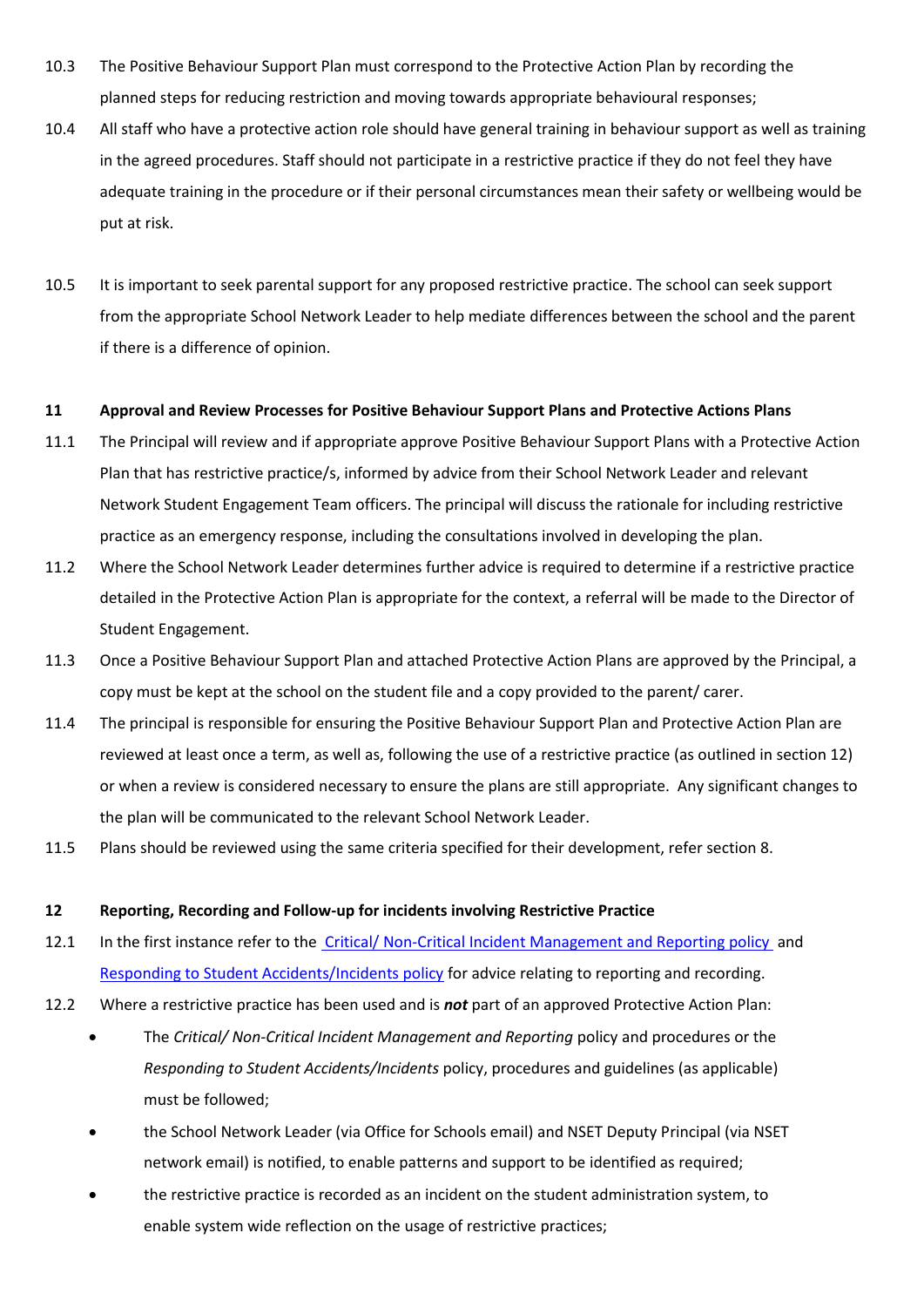- where the incident provides evidence of an ongoing pattern of behaviour, the process to develop (or review) a Positive Behaviour Support Plan is commenced **within 2 school days**, with the involvement of the student's family, student (where appropriate) and relevant teaching staff, allied health professionals and Network Student Engagement Team staff; and
- where it is an isolated incident, with no identifiable pattern of behaviour, consideration may be given to using the school's regular processes and procedures to address student management issues as required to be developed in the Safe and Supportive Schools policy.
- 12.3 Where restrictive practice **is approved** as part of Positive Behaviour Support Plan and Protective Action Plan and used to intervene in an emergency situation:
	- *The Critical/ Non-Critical Incident Management and Reporting* policy and procedures or the *Responding to Student Accidents/Incidents* policy, procedures and guidelines (as applicable) must be followed;
	- the School Network Leader (via Office for Schools email) and NSET Deputy Principal (via NSET network email) is notified, to enable patterns and support to be identified as required;
	- the restrictive practice is recorded as an incident on the student administration system, to enable system wide reflection on the usage of restrictive practices; and.
	- the process to review the Positive Behaviour Support Plan and Protective Action Plan is commenced **within 2 school days**, with the involvement of the student's family, student (where appropriate) and relevant teaching staff, allied health professionals and Network Student Engagement Team staff.
- 12.4 Following an incident where restrictive practice is used with a student, the student's parents/carers should be notified as soon as practicable. When the student is in the care of the Director-General of the Community Services Directorate, their delegate should be notified. The notification should include information as to:
	- the behaviours exhibited by the student:
	- the perceived risk to safety of the student and/or other's safety because of the behaviour;
	- the non-physical intervention and strategies used prior to the physical restraint;
	- the nature of the restrictive practice used including what physical contact was made with the student and the length of time;
	- any injuries to the student, staff or others that occurred due to the behaviour or from the protective action and
	- proposed planning to manage future incidents in a manner that reduces the likelihood of further restrictive practices.
- 12.5 Where possible, witness statements should be collected as soon as practical from staff and students.
- 12.6 The principal is responsible for monitoring and reviewing all incidents that involve restrictive practices, including the provision of post incident support for staff and student, and the review of school procedures to reduce the likelihood of further restrictive practices being needed.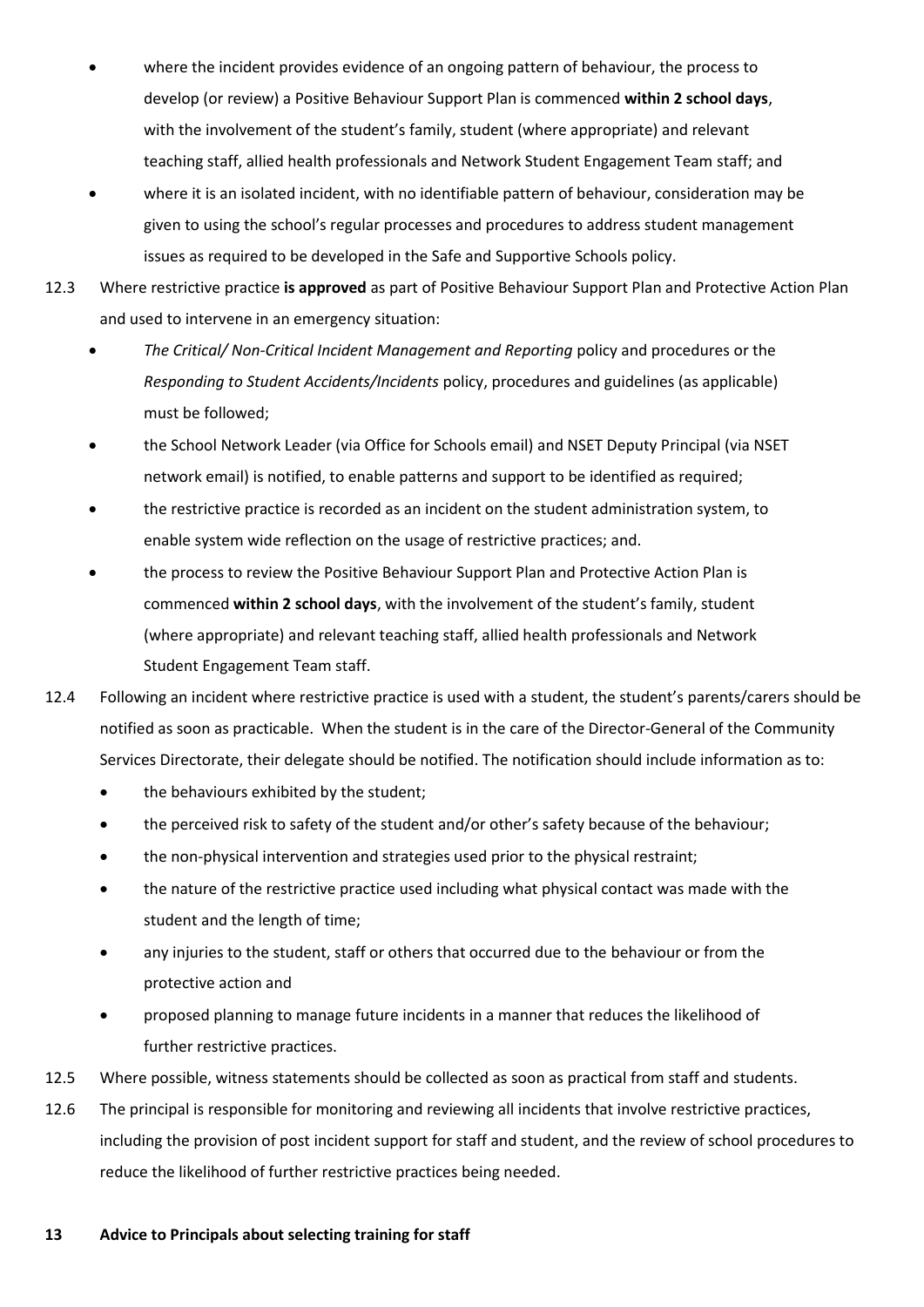- 13.1 It is the responsibility of the Principal to ensure all staff are equipped with suitable training and skills to accomplish their required work duties.
- 13.2 When considering formal training opportunities in protective action strategies, principals can seek advice regarding professional learning options from Network Student Engagement Teams.
- 13.3 Increasing the skill base of staff to deal with potentially aggressive and violent situations with diffusion and de-escalation skills increases staff confidence and reduces the likelihood that protective action that includes physical restraints will be required.
- 13.4 Training in strategies, methods and techniques must include the potential health impact of the interventions, the importance of ongoing monitoring of individuals health when intervening and knowing how to respond appropriately should health problems occur.
- 13.5 Training may also include information about Human Rights and the impact of trauma on behaviour to help staff understand the impact of their actions on students.
- 13.6 Team-Teach is the Directorate endorsed training package for all staff. The Directorate has qualified trainers who are available to schools for training in diversion, diffusion, de-escalation and protective action. More information is available at [the](http://www.team-teach.com.au/) [Team-Teach website.](http://www.team-teach.com.au/)

#### **14 Enrolment of students with a history of behaviours that may place staff or other students at risk**

When a student with a history of behaviour that could place staff and other students at risk is enrolled in a new school setting, the enrolling school should commence communication and transition planning with the new school at the earliest possible date. They should:

- work closely with the parents/ carers to determine relevant behaviour issues, school history and other relevant information;
- collect relevant documents such as the Positive Behaviour Support Plan, Protective Action Plan, Functional Behaviour Analysis and previous school's risk management plans as they relate to the student's behaviour. If the student is enrolling from a school outside the ACT Public School system, parental permission should be sought and information obtained from the student's previous setting;
- work with relevant people (e.g. parents/carers, the previous school, treating health professionals) to develop a transition plan. This plan should be developed before the student's first day of attendance and include a Positive Behaviour Support Plan;
- complete *Managing Behaviour Safely a Risk Management Approach* document if the school identifies that the enrolling student's history of behaviour may present a high risk for staff and students;
- where applicable, be guided by the enrolment sections of the *Disability Standards for Education (2005)*.

#### **15 Legislative Obligations**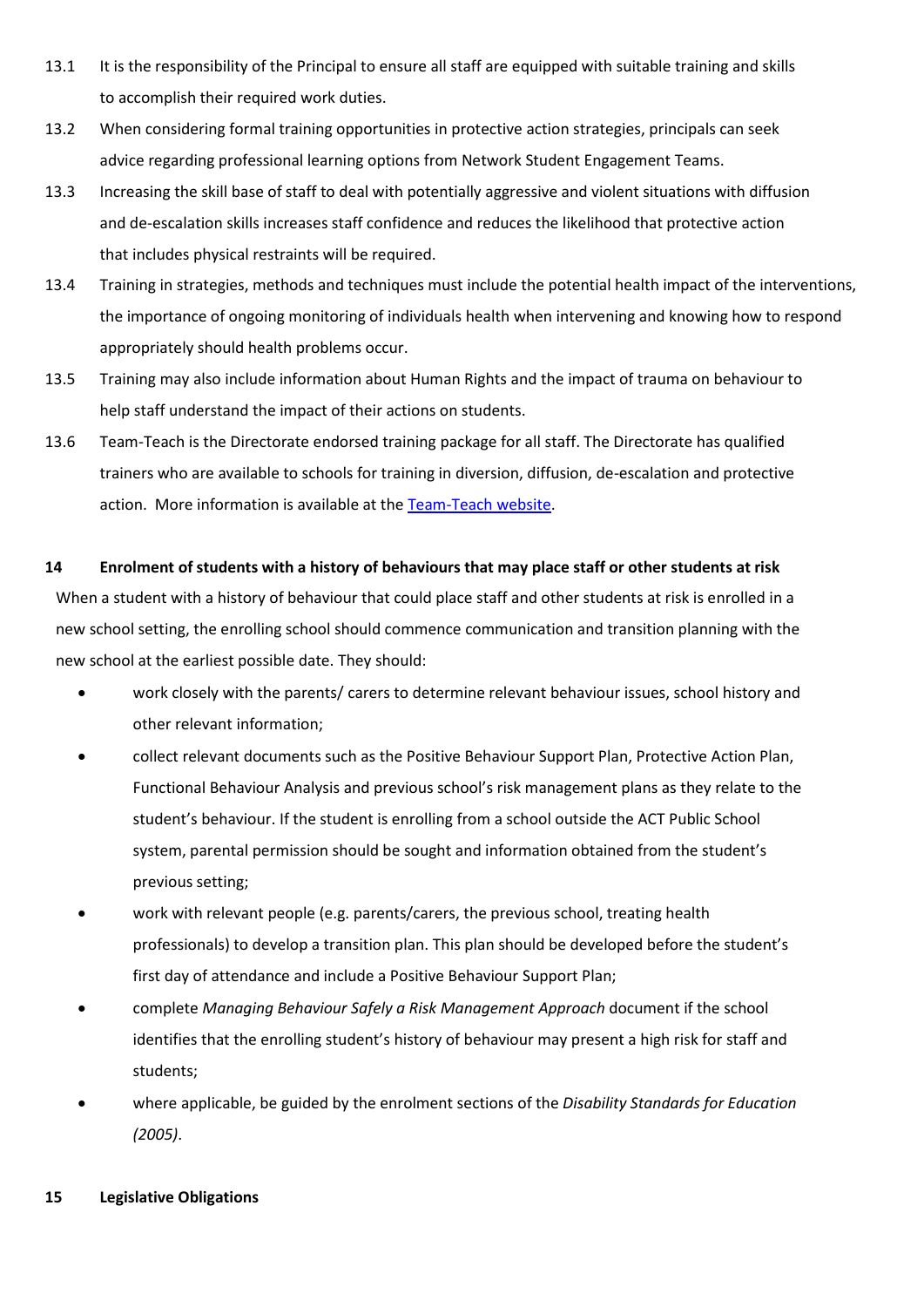- 15.1 The *Education Act 2004* seeks to ensure that each child is given every opportunity and support to enable them to meet education participation requirements.
- 15.2 When managing potentially harmful student behaviour, including the use of protective action, all school staff must ensure that they are meeting their obligation under work health and safety legislation as described in the *ACTPS Managing Occupational Violence Policy*.
- 15.3 All staff have a legal obligation outlined in Part 2, Division 2.4 of the *Work Health and Safety Act 2011* to take reasonable care to ensure that their actions or omissions do not adversely affect their own health and safety, or the health and safety of others. If a teacher has serious personal safety concerns, it is reasonable in the circumstances to decline to intervene and to call for assistance.
- 15.4 The *Children and Young People Act 2008* aims to provide for and promote the wellbeing, care and protection of children and young people in a way that recognises their right to grow in a safe and stable environment; ensures that children and young people are provided with a safe and nurturing environment by organisations and people who, directly or indirectly, provide for their wellbeing, care and protection.
- 15.5 *The ACT Human Rights Act 2004* protects the right to privacy, including physical integrity, the right to liberty and security of the person and the freedom from torture and cruel, inhuman or degrading treatment. Generally, and in relation to all of these rights, it provides that every child has the right to the protection needed because of being a child, without distinction or discrimination of any kind.
- 15.6 The *United Nations (UN) Convention on the Rights of Persons with Disabilities* states that Parties must ensure the protection of the physical and mental integrity of people with disability on an equal basis with others.

#### **16 PROCEDURE OWNER**

Director, Student Engagement

#### **17 RELATED DOCUMENTS**

[ACT Human Rights Act \(2004\)](http://www.legislation.act.gov.au/a/2004-5/current/pdf/2004-5.pdf) [ACTPS Managing Occupational Violence Policy](http://www.cmd.act.gov.au/__data/assets/word_doc/0006/489075/2012_whs_09_managingoccupationalviolence.doc) [Child Protection and Reporting Child Abuse and Neglect in ACT Public Schools](http://www.education.act.gov.au/__data/assets/word_doc/0012/618879/ChildProtectionPol.docx) [Children and Young People Act \(2008\)](http://www.legislation.act.gov.au/a/2008-19/current/pdf/2008-19.pdf) [Complaints Resolution policy](http://www.det.act.gov.au/__data/assets/pdf_file/0017/17621/Complaints_Resolution_updated.pdf) [Critical / Non-Critical Incident Management and Reporting policy and procedures](http://www.det.act.gov.au/__data/assets/pdf_file/0004/360535/CNCIM_and_R_Policy_Oct2012.pdf) [Disability Discrimination Act \(1992\)](https://www.legislation.gov.au/Details/C2016C00763) [Disability Standards for Education \(2005\)](https://www.legislation.gov.au/Details/F2005L00767) [Education Act \(2004\)](http://www.legislation.act.gov.au/a/2004-17/current/pdf/2004-17.pdf) Managing Behaviours Safely - [A Risk Management Approach](https://index.ed.act.edu.au/teaching-and-engagement/programs-and-services/student-wellbeing.html) [Manual Handling Procedures \(for students with a disability\)](https://index.ed.act.edu.au/our-people/whs/managing-specific-regulated-hazards/manual-handling.html) [National Framework for Reducing and Eliminating the Use of Restrictive Practices in the Disability Service Sector](https://www.dss.gov.au/our-responsibilities/disability-and-carers/publications-articles/policy-research/national-framework-for-reducing-and-eliminating-the-use-of-restrictive-practices-in-the-disability-service-sector) [The National Safe Schools Framework](https://docs.education.gov.au/system/files/doc/other/national_safe_schools_framework.pdf)